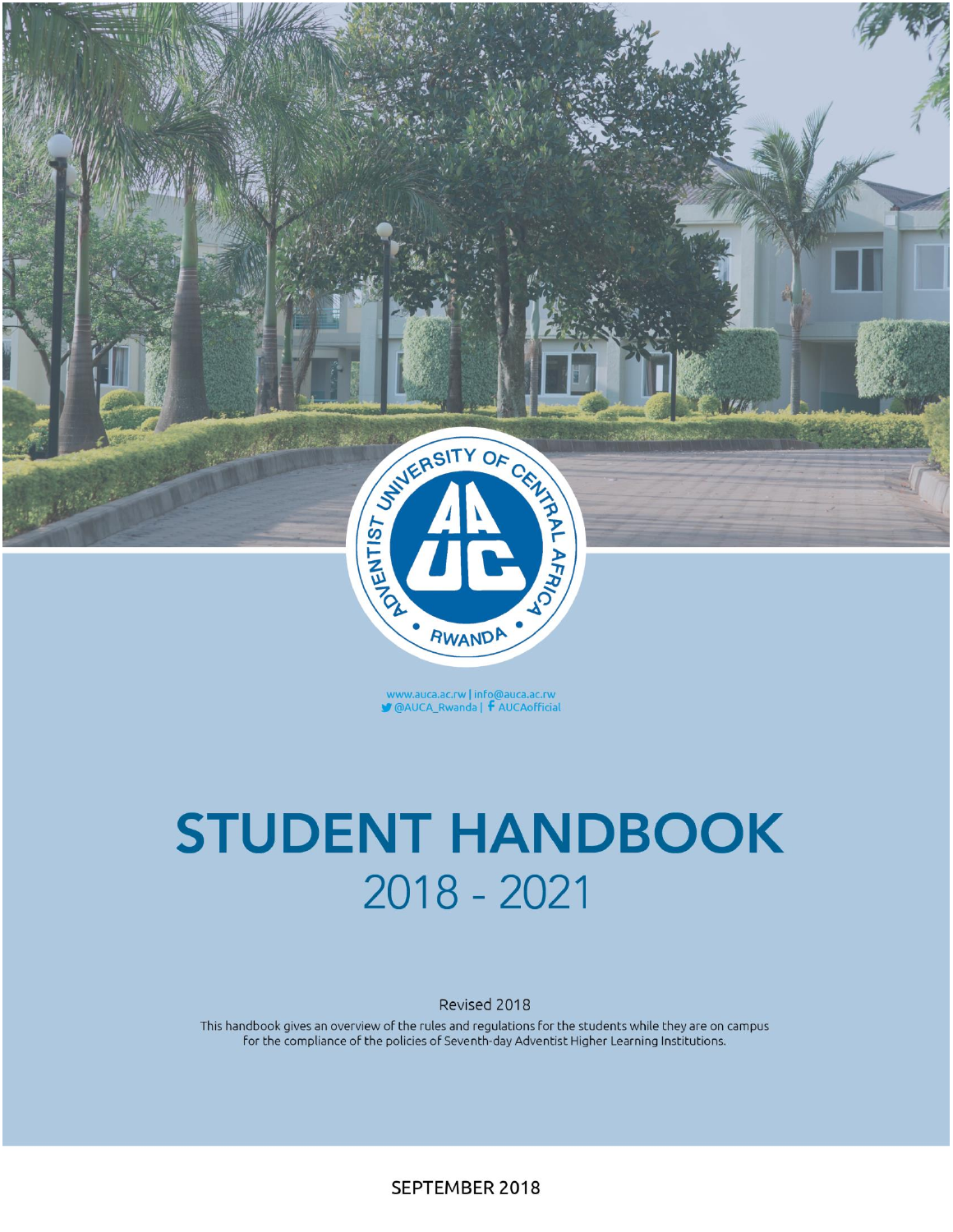# **LIST OF APPENDICES**

<span id="page-1-0"></span>Appendix 1 [: Student pledge](#page-32-0)

Appendix 2 [: Sexual harassment policy](#page-32-1)

Appendix 3 [: Format for the preparation of](#page-35-0) disciplinary hearings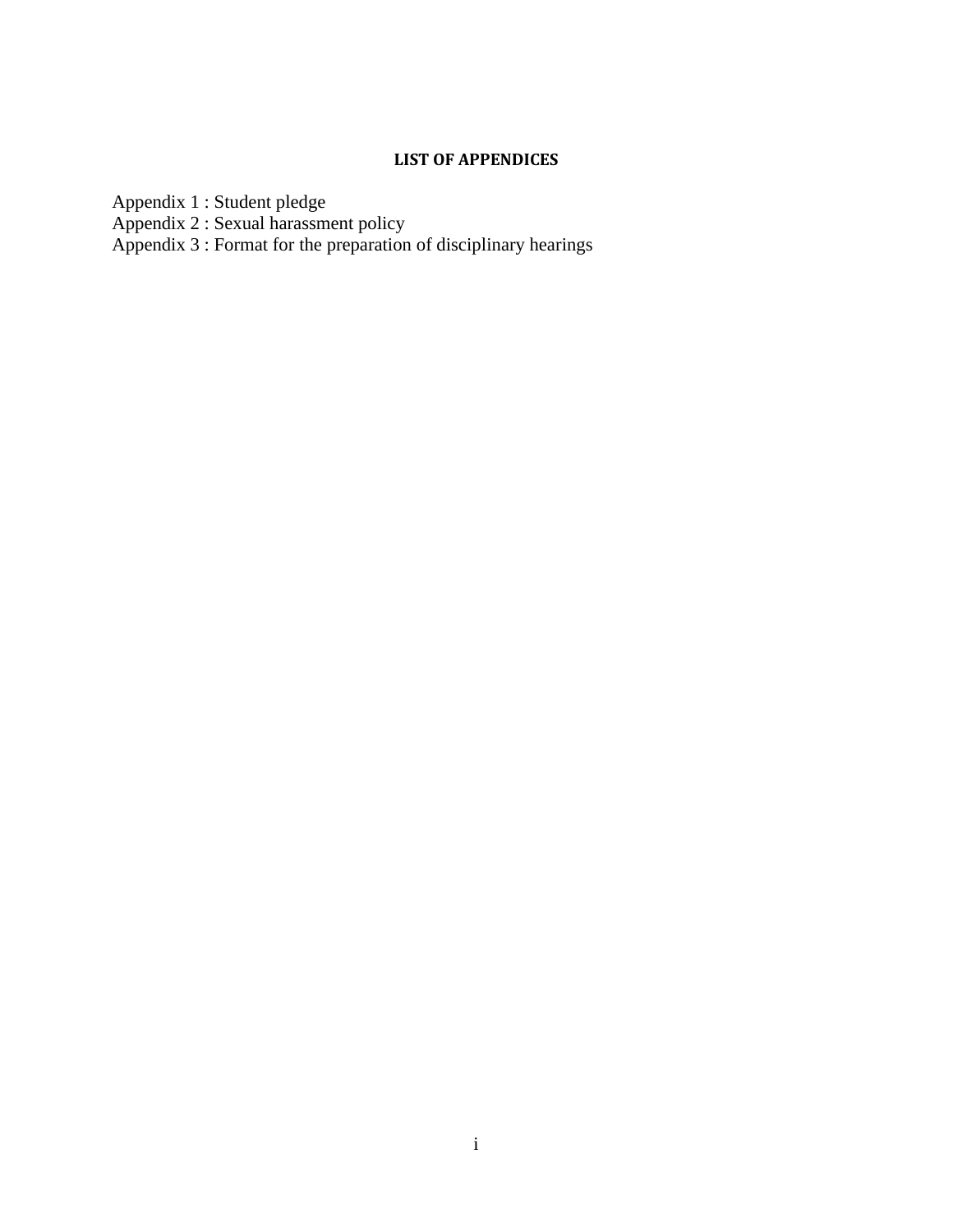# **Welcoming Note**

Dear Student,

Thank you for becoming a student of Adventist University of Central Africa. This handbook is intended to provide the basic information which the student needs to have during the academic life. It defines the students' role, rights, privileges and parameters. It is therefore the advantage to the student to study it and acquaint themselves with its contents right from the beginning before they get too busy with class assignments. Moreover, it forms the pivot upon which all other activities on this campus revolve. However, regulations stated herein are under continuous review by the University Administration, changes and amendments take effect upon being announced on campus.

AUCA is owned and funded by the Seventh-day Adventist Church. As a church, we believe that true education is one which affects the total person by developing their spiritual, intellectual, physical and social faculties. It is hoped, therefore, that students will take advantage of excellent environment and facilities to develop each of these areas. The administration, faculty, and staff are prepared to guide you to reach your maximum potential.

It is our hope that your stay here will be a pleasant one and a most rewarding experience.

For Administration, Faculty and Staff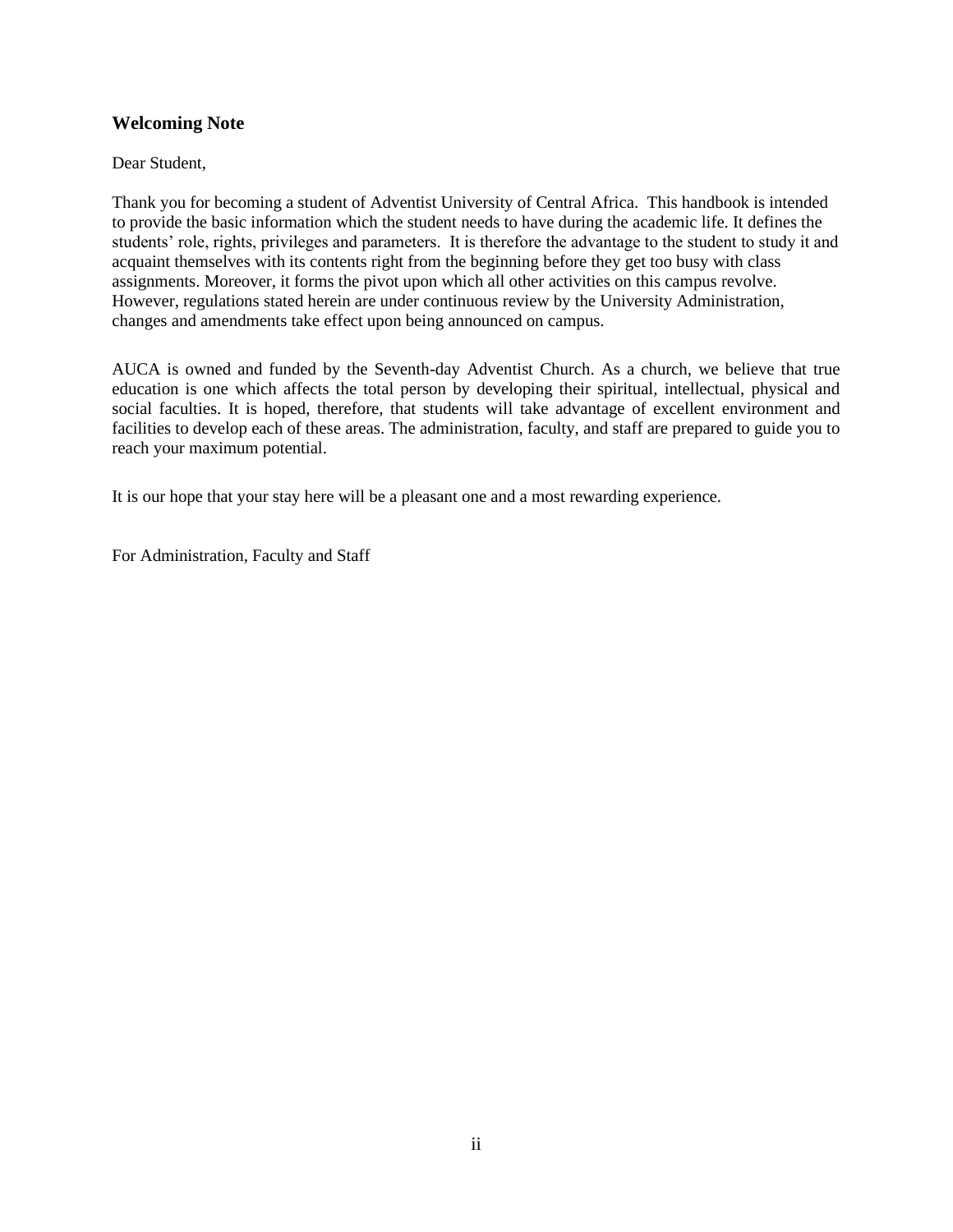# **TABLE OF CONTENTS**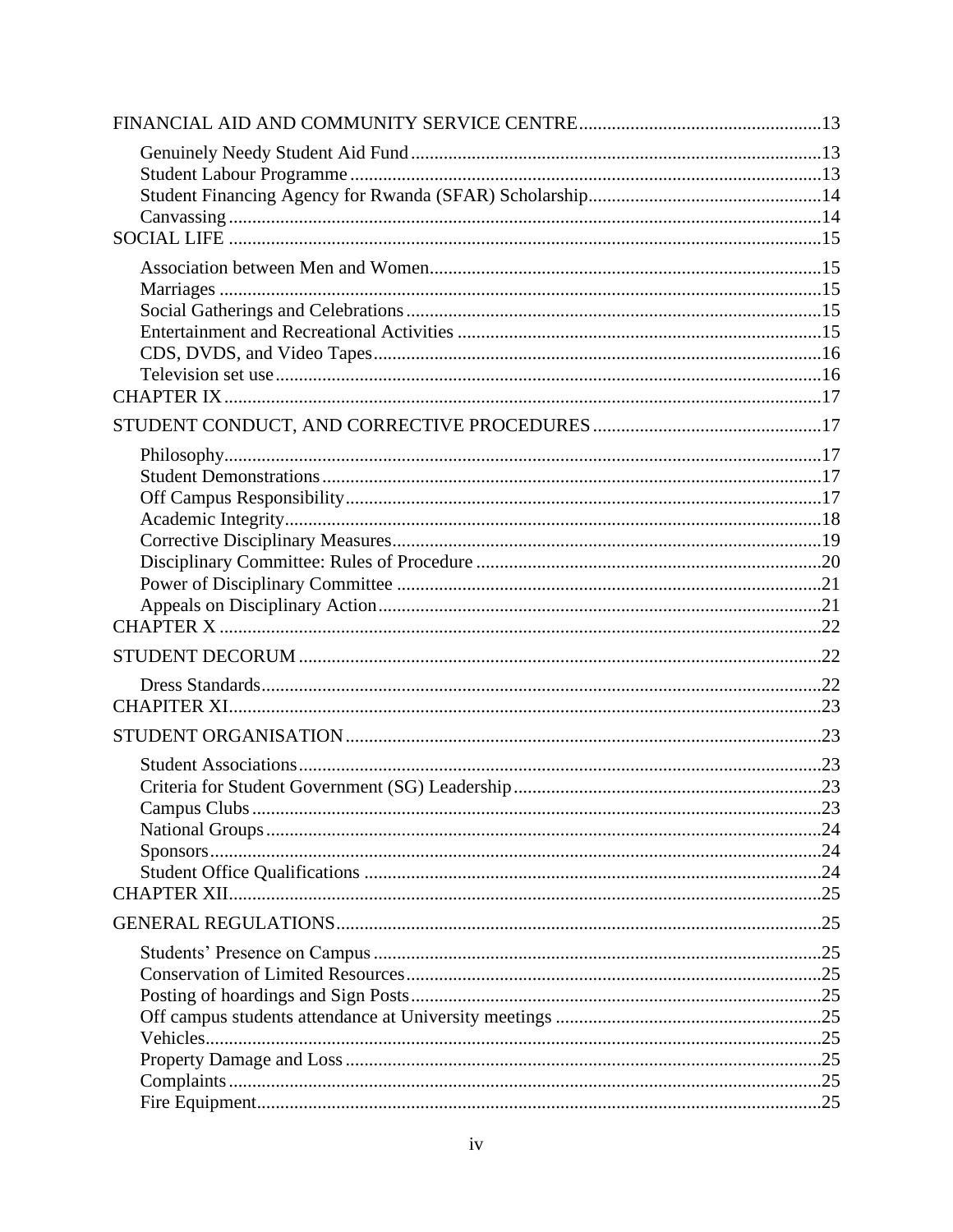| FORMAT FOR THE PREPARATION FOR DISCIPLINARY HEARINGS30 |  |
|--------------------------------------------------------|--|
|                                                        |  |
|                                                        |  |
|                                                        |  |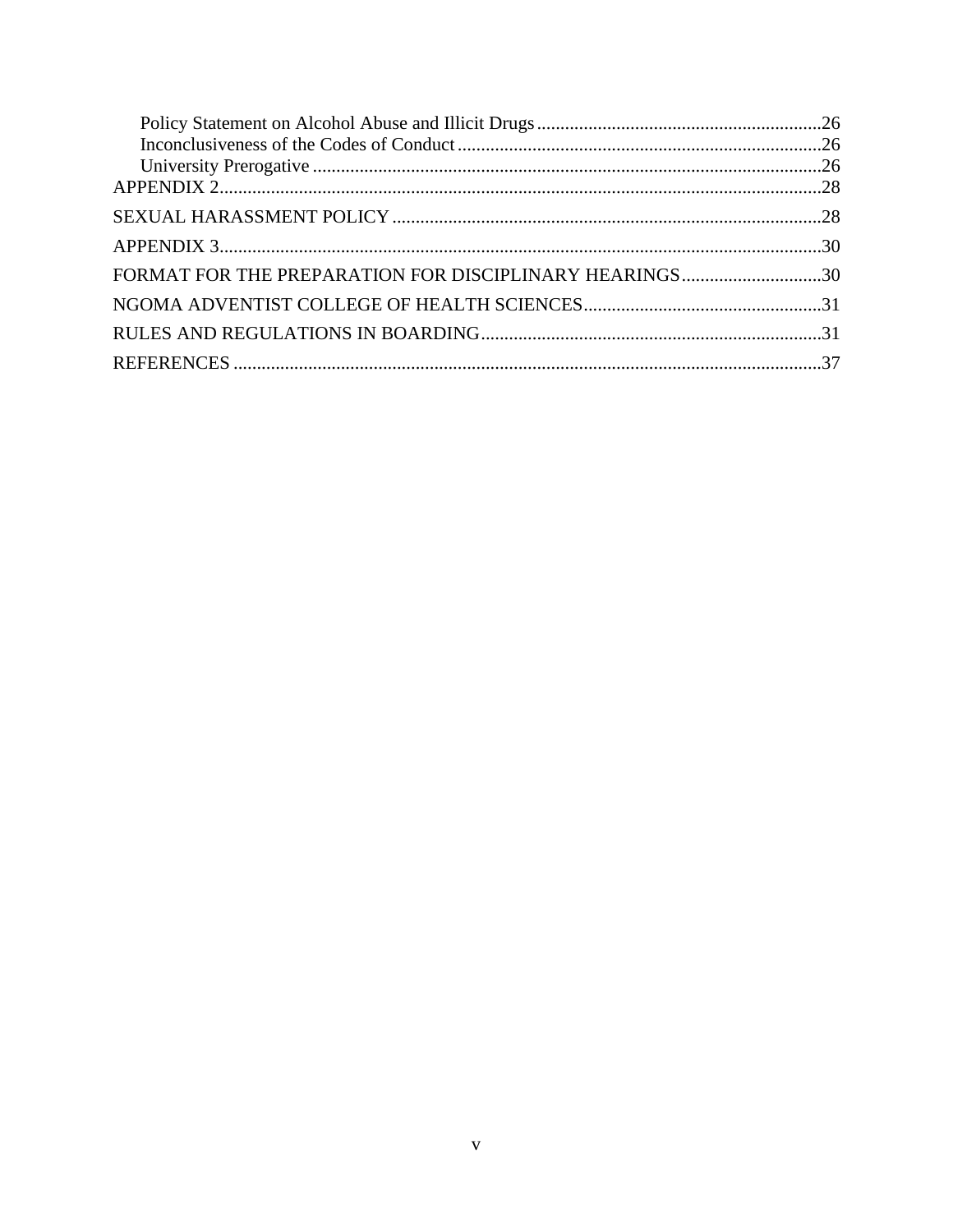# <span id="page-6-1"></span><span id="page-6-0"></span>**CHAPTER I**

# **INTRODUCTION**

# <span id="page-6-2"></span>**A Brief History of AUCA**

The Adventist University of Central Africa was founded in 1978 but it officially opened its doors in October 1984. It was then situated in Mudende, in the former Mutura Commune, Gisenyi Prefecture. In 1994, right before the genocide, the University had 7 faculties. However, following the genocide of 1994, AUCA suspended its activities until May 7, 1996 when it reopened its doors on the new temporary campus of Gishushu, in Kigali City. From that time on, the University could only run three faculties out of seven: Business Administration with two concentrations (Accounting and Information Management), Education, and Theology.

Today, the University has a main campus at Masoro, Ndera Sector, Gasabo District, Kigali City, a second campus at Gishushu, Remera Sector, Gasabo District, Kigali City, for the Science and Technology Centre for students in the School of Science and Information Technology, evening students, and the Master's programmeme, and a third campus at Ngoma, Karongi District, Western Province, for the School of Nursing and Midwifery.

#### <span id="page-6-3"></span>**Philosophy, Vision & Mission**

#### **Philosophy**

The Adventist University of Central Africa (AUCA) is a Seventh-day Adventist Institution of Higher Learning which adopts a philosophy of operation based on the Seventh-day Adventist Church worldview. This holds that God is the Creator and Sustainer of the universe and the source of true knowledge. The entrance of sin caused man's alienation from God, therefore the restoration of the relation between man and his God is the main aim of the Adventist Christian Education that leads students to discover and understand the truth through critical thinking. According to Ellen G. White true education is:

To restore in man the image of his Maker, to bring him back to the perfection in which he was created, to promote the development of body, mind, and soul, that the divine purpose in his creation might be realized-This was to be the work of redemption. This is the object of education, the great object of life **(White, 1952, p.12)**

#### **Vision**

The Adventist University of Central Africa (AUCA) is to be a centre of excellence in undergraduate and graduate programmes. Quality shall be the hallmark of all its undertakings including research and service delivery to its students, faculty, staff and the community at large.

#### **Mission**

The Adventist University of Central Africa is committed to provide Christ-centred, quality education founded on a holistic approach that prepares people for the service of this life and the life to come.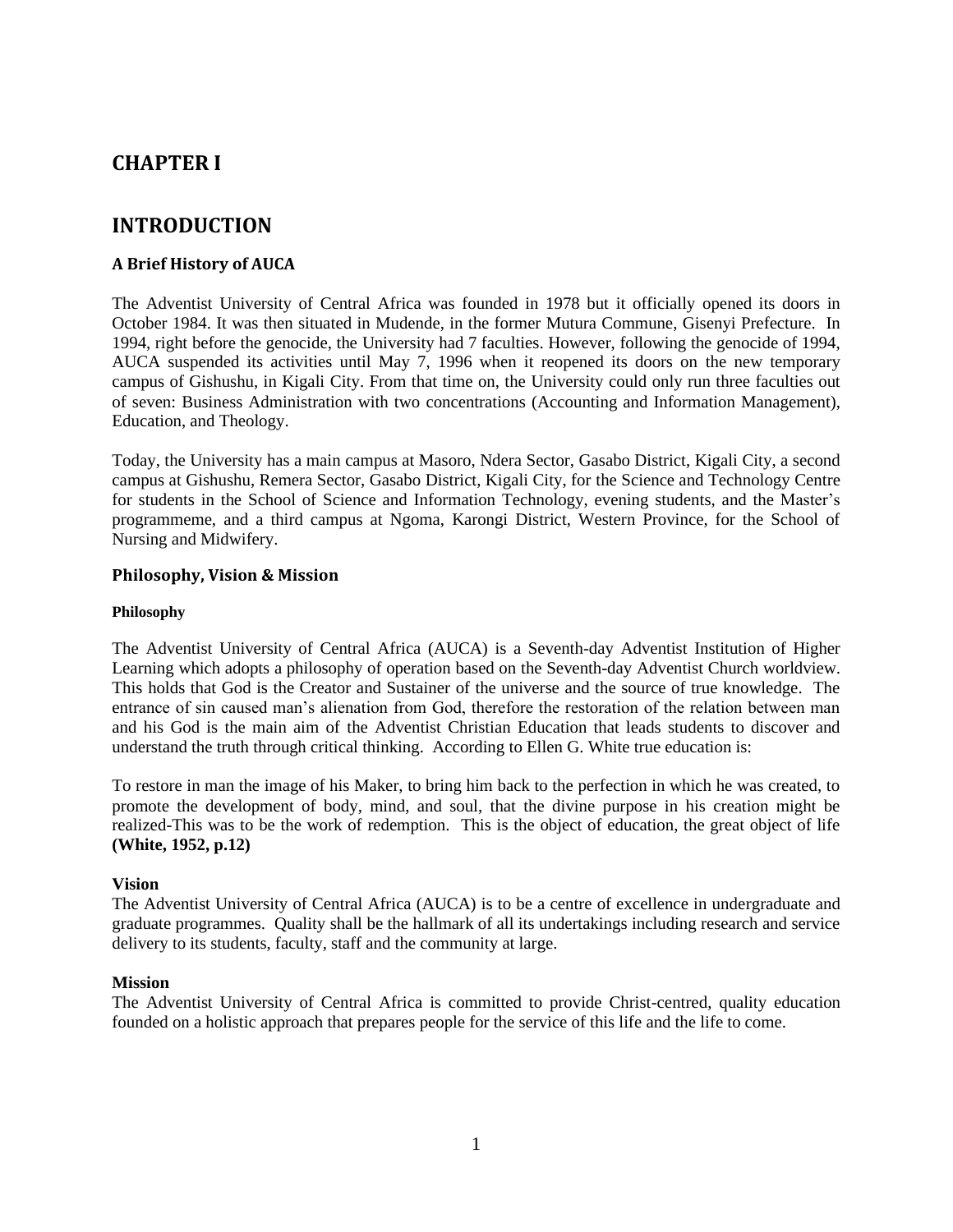# **Student Pledge**

All students who apply and are accepted to be part of the University community and student body thereby pledge themselves to uphold the rules and regulations of the University as outlined in this handbook. Students who do not respect their commitment to the unique character of AUCA will face disciplinary measures.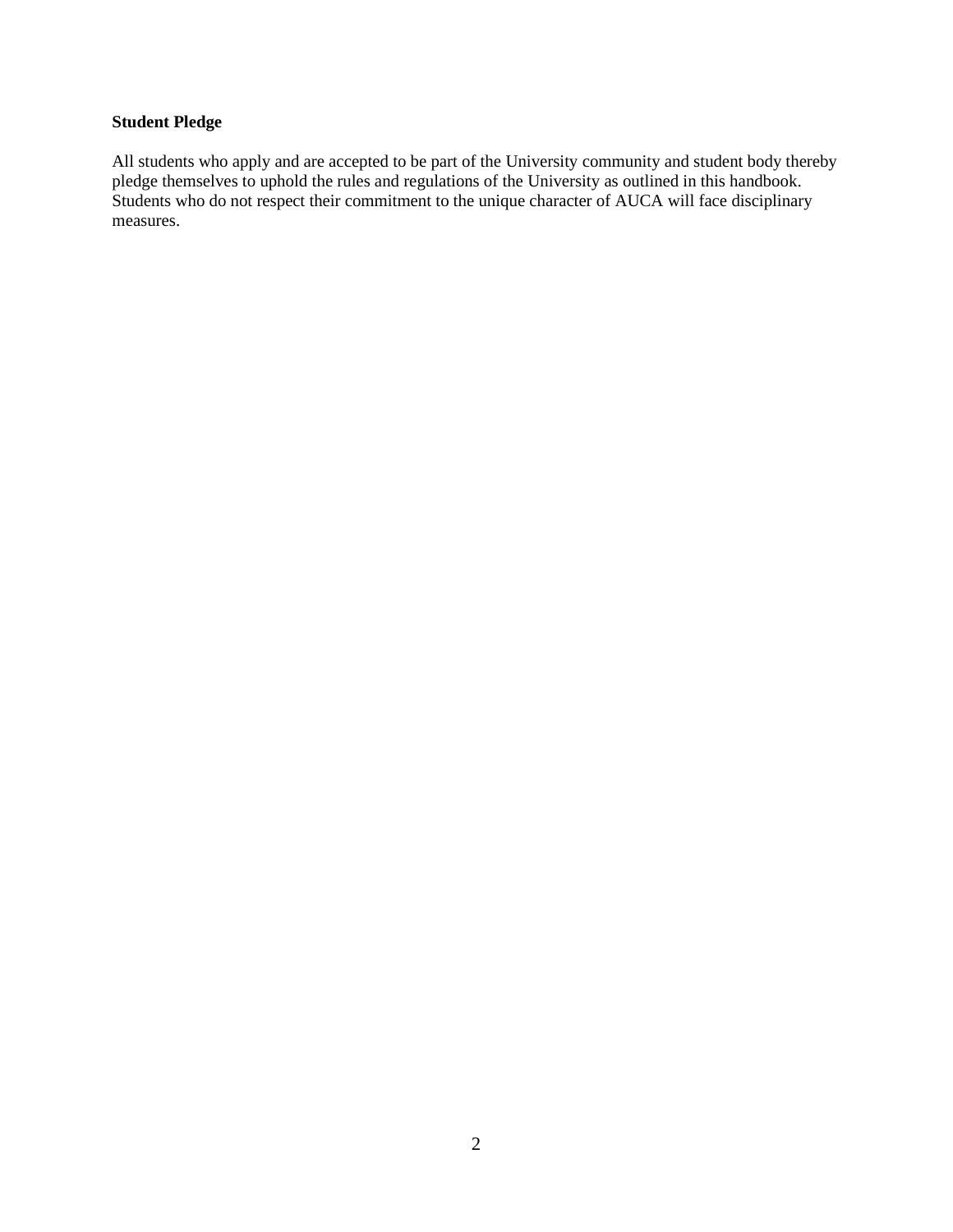# <span id="page-8-1"></span><span id="page-8-0"></span>**CHAPTER II STUDENTS' RIGHTS, PRIVILEGES AND RESPONSIBILITIES**

# <span id="page-8-2"></span>**Recognition**

AUCA recognizes both rights and responsibilities of each member of the University community. These students' rights and responsibilities are expressed in, but not limited to, the policies discussed in this section of the handbook. It is the responsibility of the Dean of Students to ensure that student rights are upheld. Students indicate their willingness to comply with these policies by their enrolment at AUCA.

#### **AUCA students have the right to a learning environment that is conducive to full human development.**

This primary principle of the University experience is the foundation of all other rights and responsibilities, all policies and procedures, and all administrative decisions concerning the conduct and behaviour of the members of the University community. Due to the nature of AUCA as a private Christian Seventy-day Adventist institution, our perspective on this principle, and our interpretations of the rights and responsibilities of this principle guarantees may differ from the perspective and interpretation of other educational entities.

The Adventist heritage of AUCA, our stated objectives and mission, our recognition of both individual and community needs, and our understanding of civil law, all play an important role in our interpretation of fundamental rights. The administration recognizes the necessity, and reserves the right to review these interpretations from time to time. We want students to be part of that refinement process and we welcome their input.

The right to a learning environment conducive to the fullest human development entails many additional rights that will be described in more detail throughout this section of the handbook.

#### **AUCA students have the right to be spiritually nurtured.**

AUCA is a community of faith as well as a community of learning. We want to engage the spirit and educate the mind of every student. While we know that spiritual experience cannot be forced, we also recognize the importance of a Christian life that is meaningful, stimulating, and rich. It is the desire to share this kind of life with AUCA students that prompts us to require the students attendance for religion classes and to be present when the University community worships together.

Providing programmes conducive to academic and spiritual growth is the reason AUCA exists. As a community of faith and learning, certain cognitive and spiritual disciplines are required. This includes attendance of Biblical religion related classes as part of the academic curriculum and worship attendance as part of the extracurricular development programme of the campus.

With the support and the encouragement of the community of faith, each student has the opportunity to experience personal growth and spiritual development.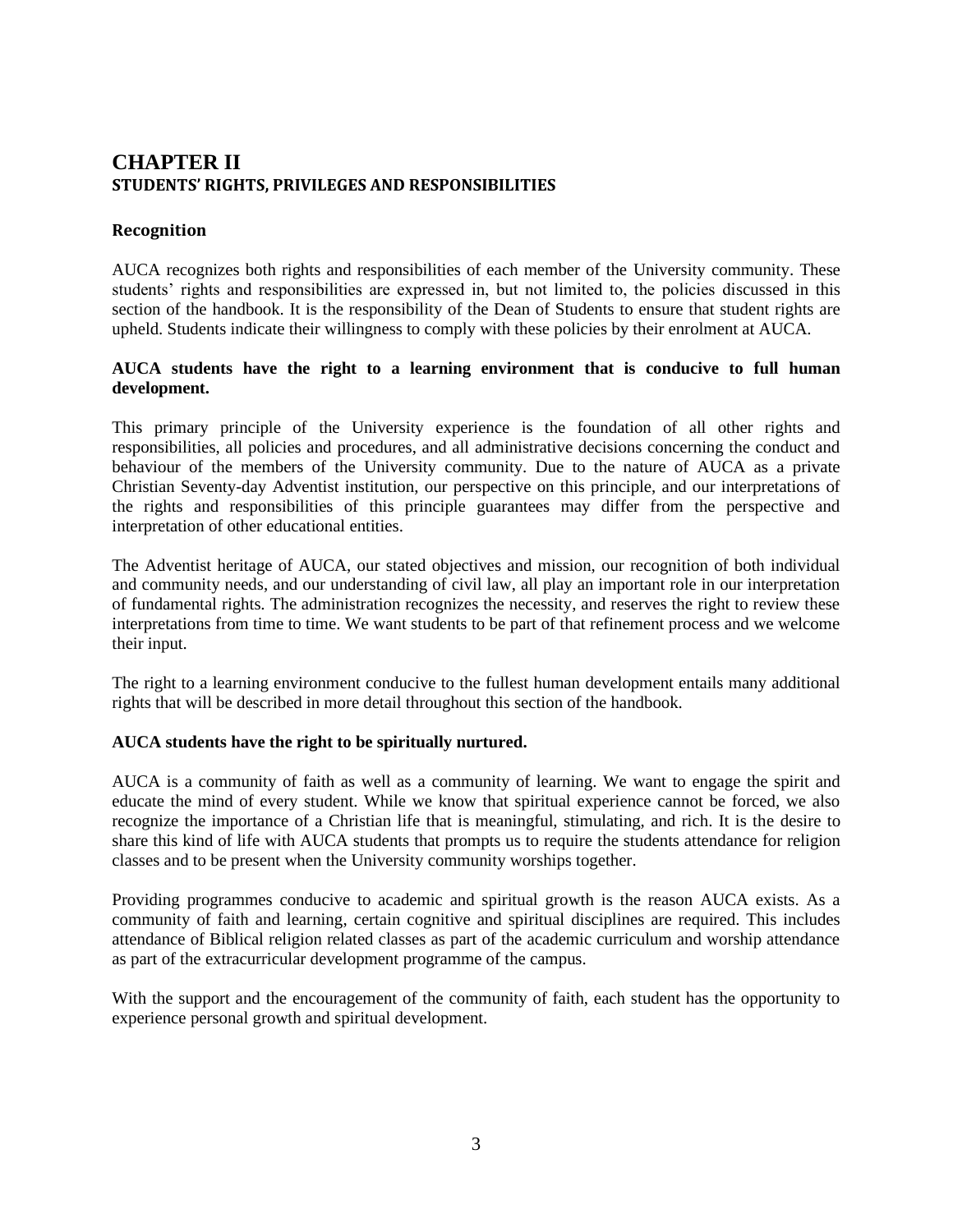#### **AUCA students have the right to appropriate, affirming and respectful behaviour in their personal interactions with other members of the University community.**

Disrespectful actions, regardless of the degree of severity, are not acceptable and are considered out of place on campus. These actions include those based on racial, cultural, religious, gender, age or ability differences. High standards of taste and decency are held on the AUCA campus. Therefore, acts of dishonesty, and immoral, disorderly, indecent or obscene conduct, as expressed in language, actions or personal appearance, as well as public expression of intimacy, violate this right, and therefore is not acceptable behaviour.

#### **AUCA students have the right to compete on a fair and equal basis for appropriate academic recognition.**

We believe this right precludes such behaviour as cheating, plagiarism and other acts of academic dishonesty.

#### **AUCA Students have the right to an environment that promotes and protects personal welfare and safety.**

University life requires a high level of alertness and mental fitness. We encourage our students to take time off their busy schedules for sufficient rest and exercise. To maintain a healthy diet, the campus food service provides nutritionally balanced meals. We also believe this right demands a drug, alcohol, and tobacco free environment. In accordance with this belief, we maintain policies that support this environment. Other behaviours that violate this right include physical, sexual, and emotional abuse, threatening and dangerous behaviour, breaking into a building, theft, and obstructing or disputing the study, work, social or religious life of others.

Students have the right to form, hold membership, and seek office in student organizations and clubs on campus that are appropriate to their academic, spiritual, social or cultural needs and interests, and that are consistent with the University rules, objectives, and mission.

AUCA is more than just an institution for academic instruction; it is also a place where students prepare for leadership positions. Student government opportunities offer opportunities where leadership abilities can be refined and put into practice. The Dean of Students sees to it that the rights of membership along with the rights to develop leadership skills are available to every student who desires this experience. The top Student Association Officers must be chosen from different faculties to avoid discrimination of the minority faculty. This will be done every year; faculties will take turns for officers' office. The rest of the leaders can be chosen from any faculty, with respect to the students' ability and gender representation.

#### **AUCA Students have the right to freely express their opinions, beliefs and experiences without fear of reprisal.**

The policy created to support this right is intended to encourage responsible citizenship, acceptable models of public expression and the principle of respectful disagreement. Intimidating a fellow student or group of students because of expression of his/her or their opinion is a violation of this right.

#### **AUCA students have the right to the confidentiality of information pertaining to some aspects of their private life.**

This policy is intended to safeguard students' right to privacy and confidentiality of some private information pertaining to their health, academic work, past personal history, and/or social life that may be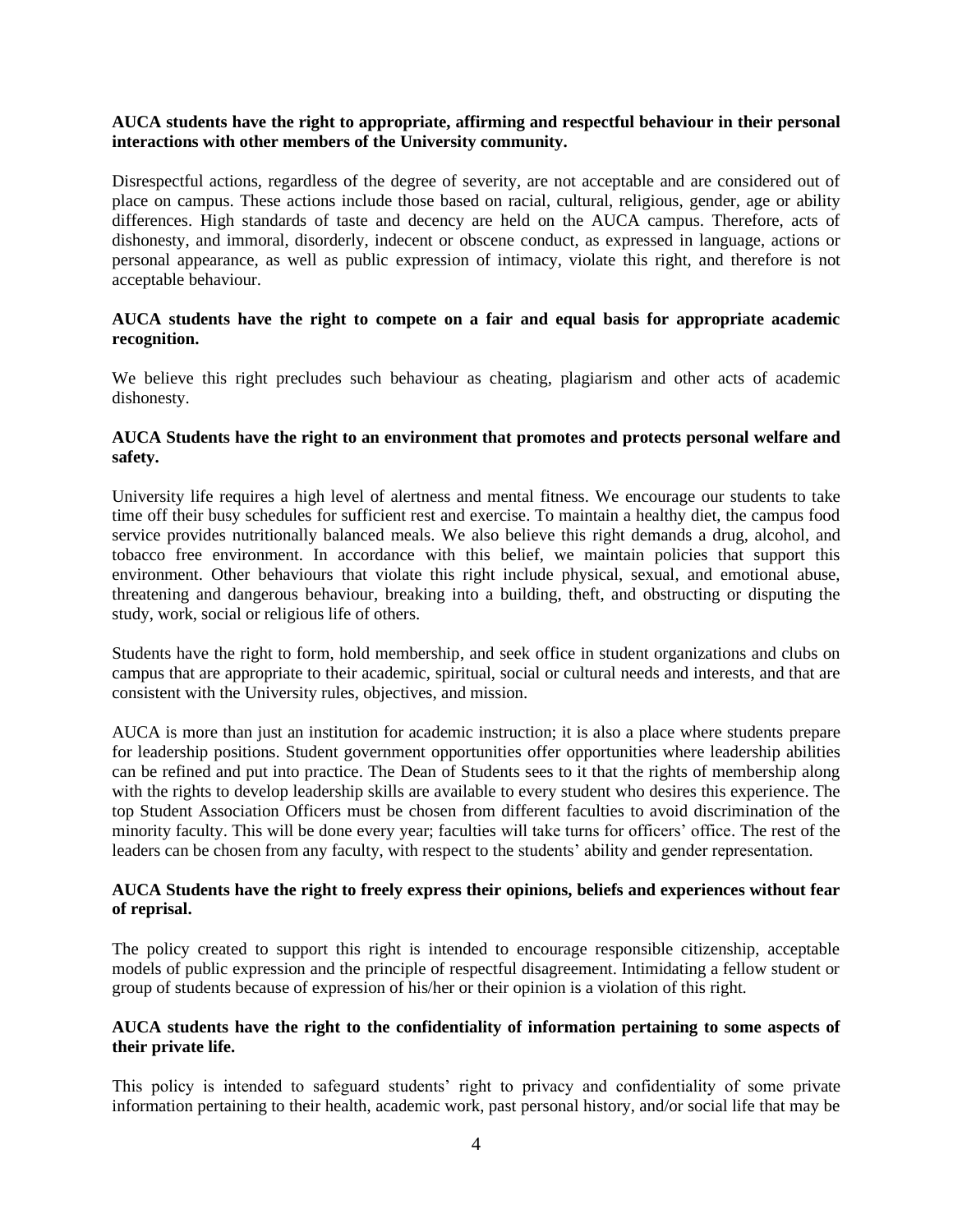in the possession of AUCA employees. However, for some specific individual or institutions that has an interest in the students' life ( e.g. parent, guardian, sponsor, spouse, etc.), such information may be disclosed to those who are likely to use it for the good of the student, without placing the student in a position of embarrassment, disrespect or by lowering their reputation.

Confidentiality of some information, however may not apply where such is considered likely to lead to the violation of the rights of others of to the breaking of the law.

#### **AUCA students have the right to an environment which facilitates work and study, free from any form of harassment.**

AUCA students and employees should be aware that they are entitled to a studying and working environment free from any form of harassment.

#### **AUCA students have the right to impartial discipline regarding the violation of University policies.**

Within the guidelines of the University's discipline procedure, a committee of faculty and administrators will oversee the discipline of students who violate the rights and responsibilities outlined above. Every effort will be made to provide consistent, open, and fair discipline that will encourage personal growth for the individual and to discourage further infraction of the University policy.

#### **AUCA students have the right to have their grievances handled with courtesy.**

A student who feels offended should first see the person concerned. If the matter is not settled at that level, the student can proceed to the next level. In any case, each student has the right to expect a courteous reception concerning any mater that is in the student's best interest.

#### **AUCA student have the right to appeal any disciplinary action taken against them.**

Any student who is not satisfied with the decision made by the disciplinary committee may write a letter of appeal to the Rector with a copy given to the Dean of Students. The student should state clearly the grounds of their appeal.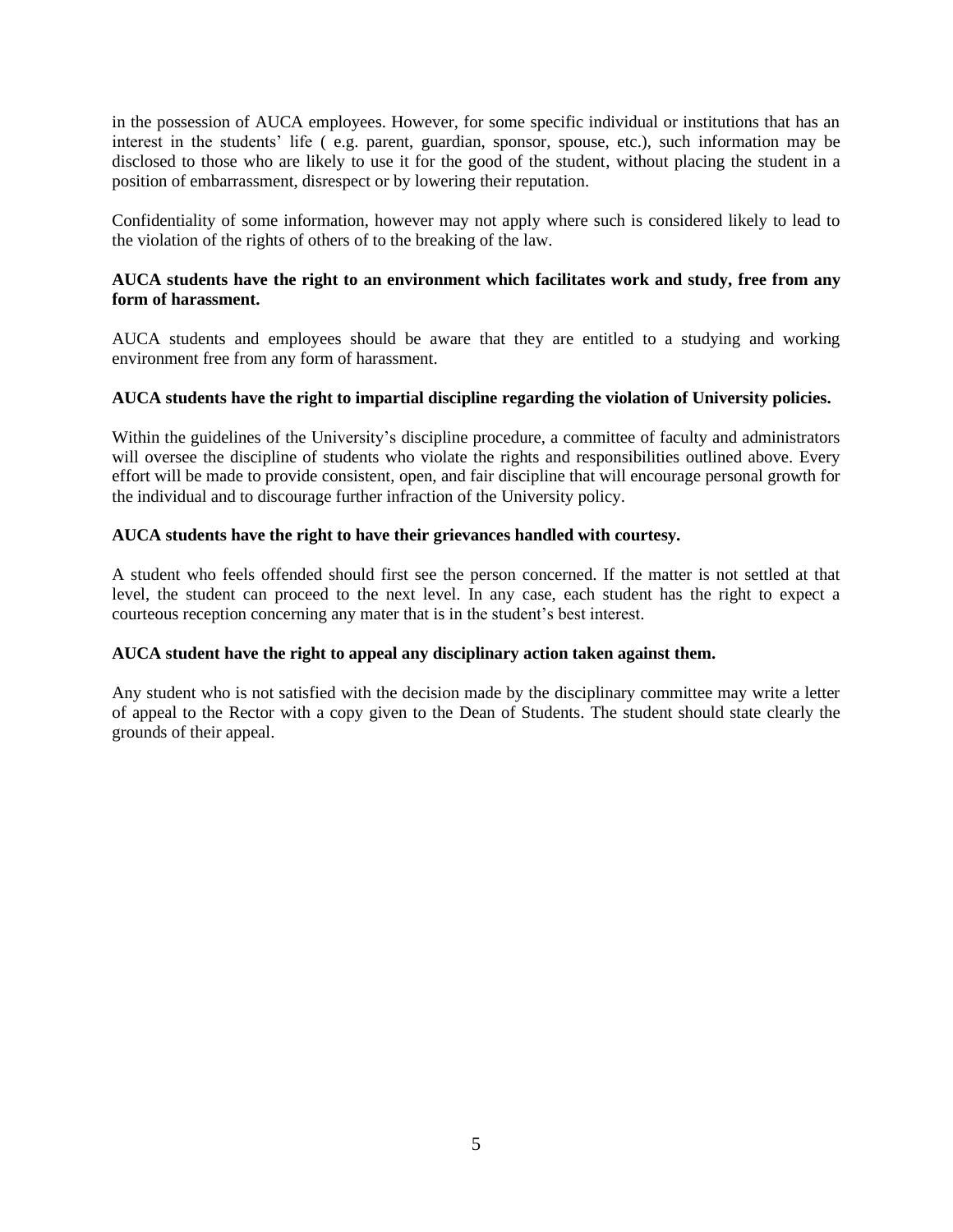# <span id="page-11-1"></span><span id="page-11-0"></span>**CHAPTER III**

# <span id="page-11-2"></span>**SPIRITUAL LIFE Christian Atmosphere**

AUCA is a Seventh-day Adventist Christian institution of higher learning. The seventh-day Adventist values will govern the behaviour of the University students. Therefore, worship is an integral part of student life.

#### <span id="page-11-3"></span>**Sabbath Celebration**

As Seventy-day Adventist, we consider it a privilege to accept God's invitation found in the fourth commandment to "Remember the Sabbath day and to keep it holy".

In response, the University community celebrates the Sabbath from sunset Friday evening to sunset Saturday evening (Genesis 2:1-3, Exodus 20:8-11, Luke 4:16, 23:56, Acts 17:2) with very special joy in which every student is invited to share. It is a special time when students, faculty and staff fellowship together as one Christian family.

The seventh day of the week, the Holy Sabbath, has been given by God to man as a blessing. It is designed to give man a day of physical, mental, and spiritual rest. The Sabbath is a divine invitation to meet personally with God and to rest securely in His love and benevolence. During the Sabbath hours all secular activities are to be avoided, suspended, or put aside.

The following are some of the activities that are in harmony with the spirit of Sabbath observance:

- Attending religious services
- Enjoying Christian fellowship
- Playing or listening to Christian music
- Contemplation of the nature
- Reading inspirational books from the Bible, Christian biographies, church history, and church experience
- Group or individual walk
- Service to others, including individual and University sponsored outreach ministries.
- Visiting and caring for the sick, the lonely, and the elderly

Likewise, the following are some of the activities which are not in harmony with Sabbath observance:

- Listening to secular radio programmes
- Participating in or observing a sports function
- Studying for classes or reading secular materials
- Planning or entering into any business transaction, including the purchase of food
- <span id="page-11-4"></span>• Engaging in everyday secular activities such as laundry, sewing, ironing clothes, racing or participating in secular programmes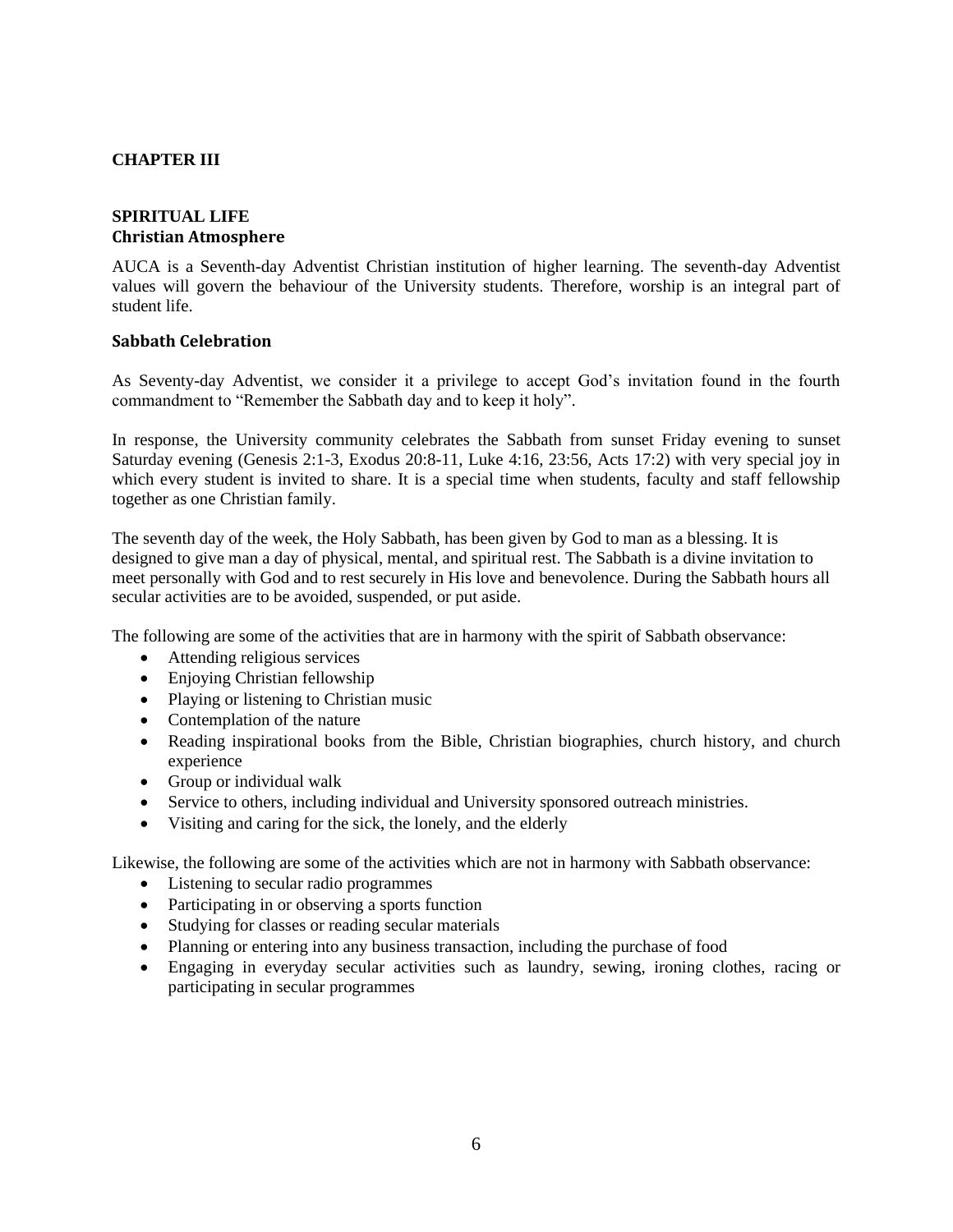# **Personal Devotions**

While corporate worship is a vital part of one's spiritual experience, Christian living is dependent primarily on personal relationship with Jesus Christ. Therefore, in order to foster a growing relationship with God, every student is urged to spend time each day in Bible study, meditation, and prayer.

# <span id="page-12-0"></span>**Chapel Period/General Assembly**

Students are required to attend a weekly a chapel programme which takes place at times as indicated at the beginning of each semester. During this programme, AUCA organizes spiritual, social, and academic programmes. However, even when the programme is academic or social in nature, it will start with a spiritual message. During this programme, attendance is recorded.

#### <span id="page-12-1"></span>**Week of Spiritual Emphasis**

<span id="page-12-2"></span>Each semester, one week is devoted to spiritual enrichment.

#### **Student Sabbath**

During the semester, each faculty will take charge of at least one Sabbath worship service. On this particular Sabbath all the students are encouraged to attend church at the University. Students in the assigned faculty use their talents to minister to the rest of the University community.

#### <span id="page-12-3"></span>**Campus Ministries and Outreach Activities**

The University makes provision for interested students to participate in the Spiritual life of the community. This includes involvement in evangelistic campaigns, branch Sabbath Schools, the Adventist Youth Organization, daily (morning or evening) prayer programmes, and a variety of Sabbath afternoon activities. Every student is encouraged to join and participate in the many opportunities for spiritual enrichment and growth.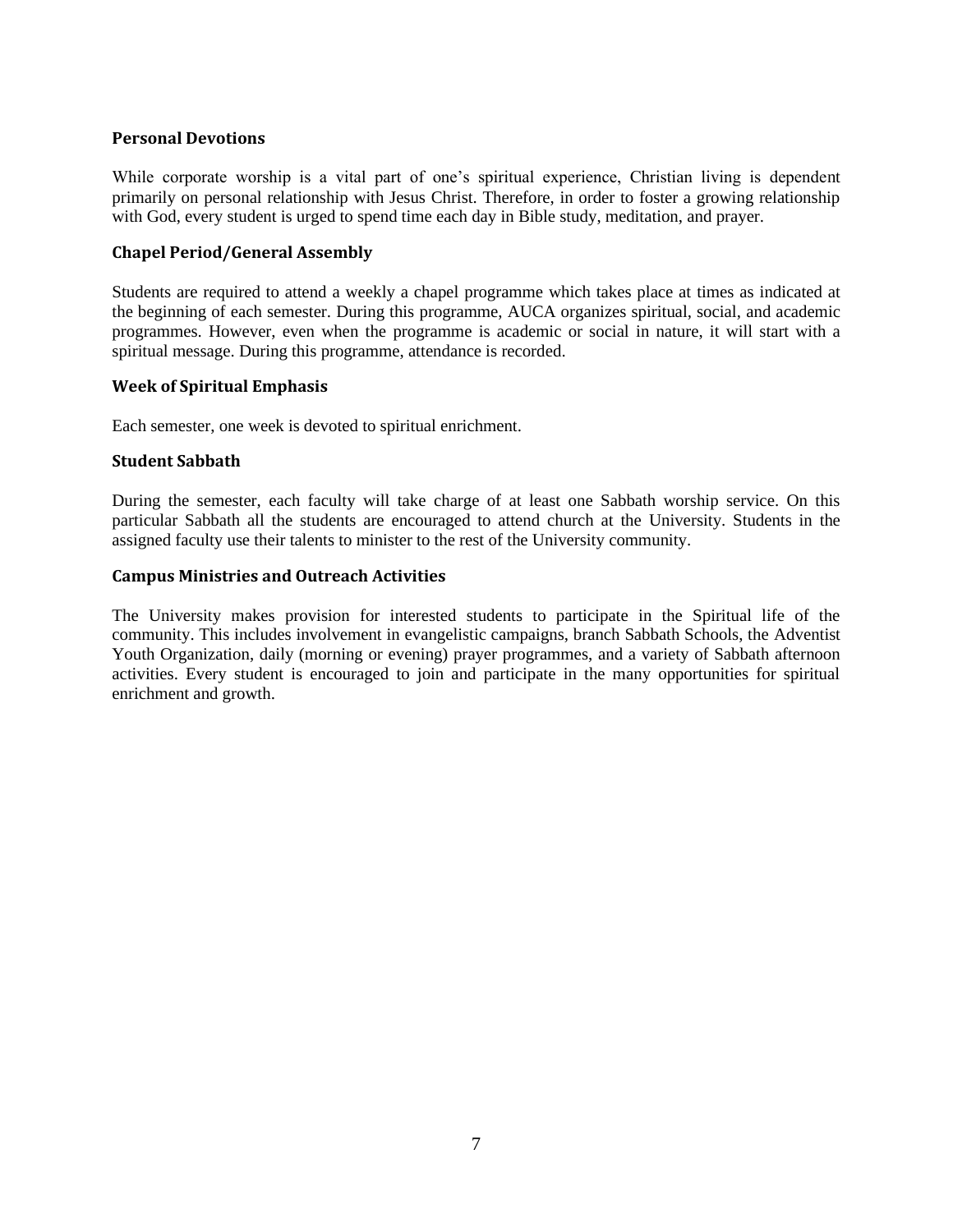# <span id="page-13-1"></span><span id="page-13-0"></span>**CHAPTER IV**

#### **ABSENCES**

All students are required to attend all religious services, general assembly, and any other meeting that may be announced by administration (Government meetings, Civil activities like "UMUGAND", Cocurricular Activities like sports or other similar activities) until the last day of the semester. Persistent absenteeism from worship and other University appointments shall lead to the student's withdrawal from the University.

#### <span id="page-13-2"></span>**Kinds of Absences**

There are three kinds of absences. Those that are authorized, those that are not, and those that result from sickness:

- An authorized absence is the one that is approved by the Dean of Students due to unavoidable motives;
- An unauthorized absence is one that results from a student absenting himself/herself from a required meeting
- Absence due to illness is the one that is justified by a certified medical doctor or verified by the Student Services department.

#### <span id="page-13-3"></span>**Lateness**

Lateness to any of the University programmes may be considered as an absence. Being late in class for more than 15 minutes will result in the exclusion from the class.

#### <span id="page-13-4"></span>**Handling Absences (Revised in 2017)**

Non-cleared absences in all required religious services, General Assembly and other meetings mentioned above will be handled through the following Conduct Grading System and reported on the Student's Transcript each Semester under the following Conduct grading:

#### <span id="page-13-5"></span>**Conduct Grading System:**

 $0 - 49$ : Unsatisfactory 50 – 59: Needs Improvement 60 – 69: Satisfactory 70 – 79: Good 80 – 89: Very good 90 – 100: Excellent

Note: • For each attendance, the student gets 5 marks/points.

 • A student whose absences in a course reach 25% of the maximum attendance will be suspended from the course. Any grade he will have accumulated will be nullified.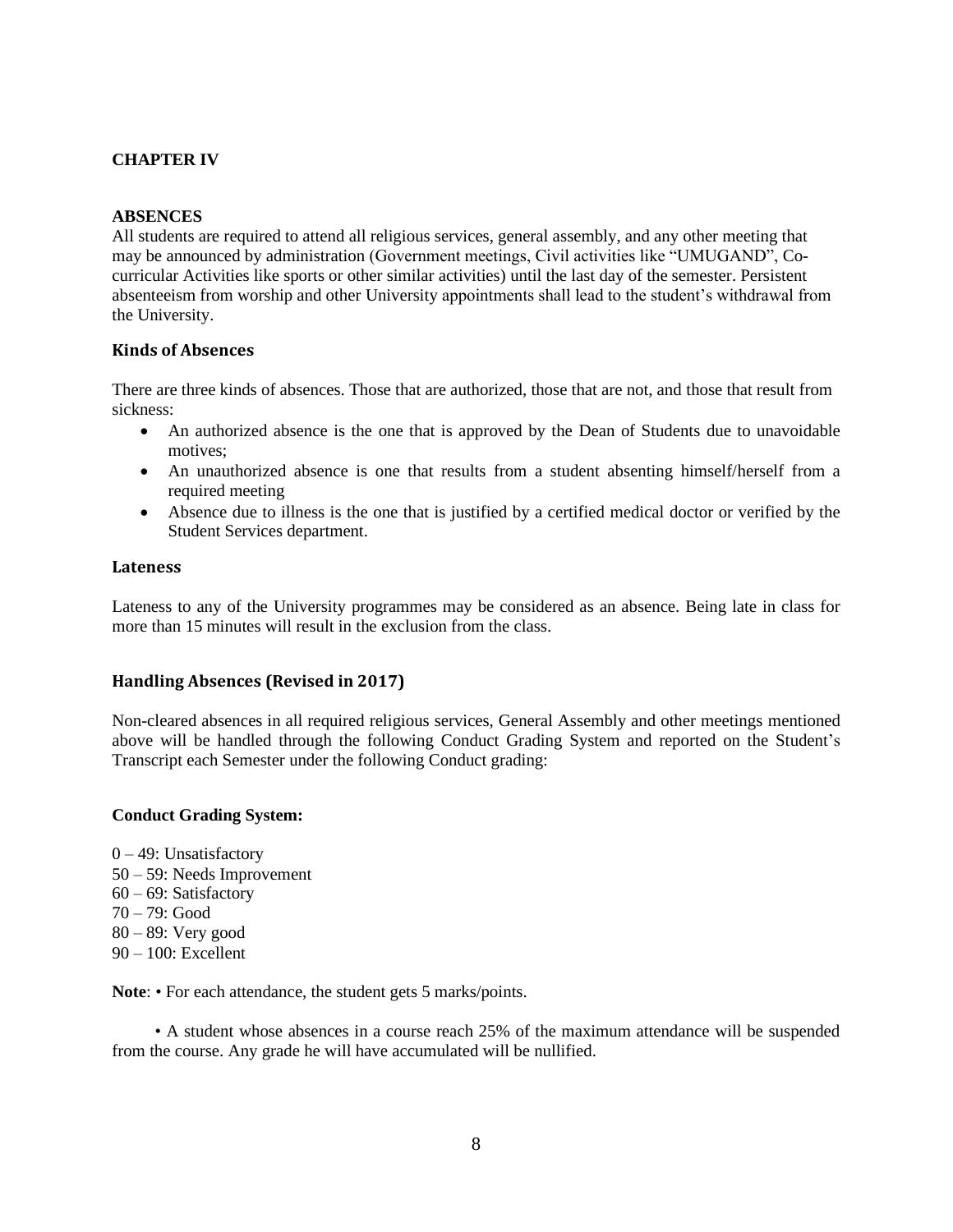# <span id="page-14-1"></span><span id="page-14-0"></span>**CHAPTER V**

# **OFF CAMPUS LEAVE**

# <span id="page-14-2"></span>**Leave Limitations**

This is to inform all the students that:

- No leave will be allowed during the week of spiritual emphasis.
- A leave is only valid when it happens on the day it has been applied for.
- Leave Request Procedure must be followed.

Students are advised to:

- Get the leave forms from the Dean of Students' office.
- Have the required signatures.

Those who will miss classes must have the approval of the dean of faculty or heads of department before the Dean of Students sign.

A faculty member or student leader wishing to obtain approval for a group activity involving absences from the campus must submit a written request providing details of the activity, and a list of participating faculty and students to the following responsible persons:

- Vice Rector for Academic Affairs- class and other educational activities or any trips which may result in the absence from class.
- Dean of Students- all social trips where students are representing the University.
- The above officer will also submit information on approved off campus activities and participants to the Dean of Students.

Requests should be submitted seven days before departure, unless it is an emergency in which case two days may be acceptable.

#### <span id="page-14-3"></span>**Group Activities Held Off Campus**

Permission to participate in University sponsored activities, and trips must be requested in writing at least 7 days prior to departure.

All such activities will need approval of the Administrative Committee and are to be under the University social and recreation committee and events management team. The expenses for the event are the responsibility of the host students unless agreed upon differently in the Administrative committee.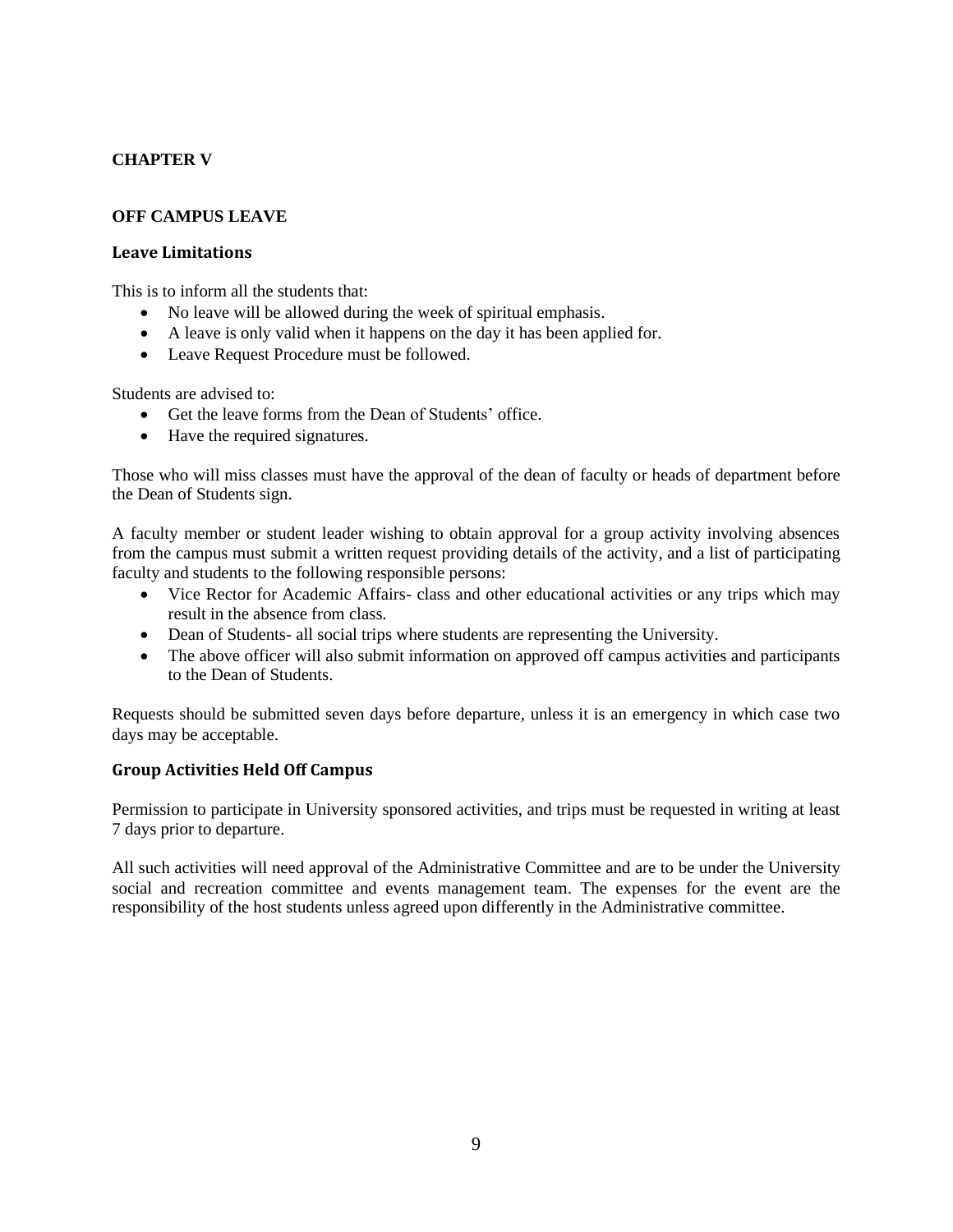#### <span id="page-15-0"></span>**Extra-curricular Activities Organized By the University**

For group parties, tours, and other activities such as picnics, riding off campus, lectures, and concerts, students, faculty and staff who have to participate should be secured for the activities before the request is presented to the Administrative Committee.

The social and recreation committee must be approved by the Administrative Committee. Courtesy requires that immediate response be given to suggestions made by the chief of the event management team and the student leader in charge for social affairs in regard to conduct, hour of departure and return, and other needful suggestions.

The chief of the event management team has the responsibility of being informed of all preliminary arrangements, making certain that they are definite and explicit, and of meeting the group at the place designated. The chief of event management team and the student leader in charge for social affairs are expected to handle emergencies and deal with irregularities and to return the group at the hour planned.

Group activities on the Sabbath require special clearance by the Dean of Students.

#### <span id="page-15-1"></span>**Community Work**

All students are required to participate in community work which is organized by local authorities in conjunction with AUCA administration every last Sunday of the month. Participants have to pay for the attendance cards according to the price fixed by the local authorities. The student in charge for social affairs will be responsible for that activity under, supervision of the AUCA administration representative.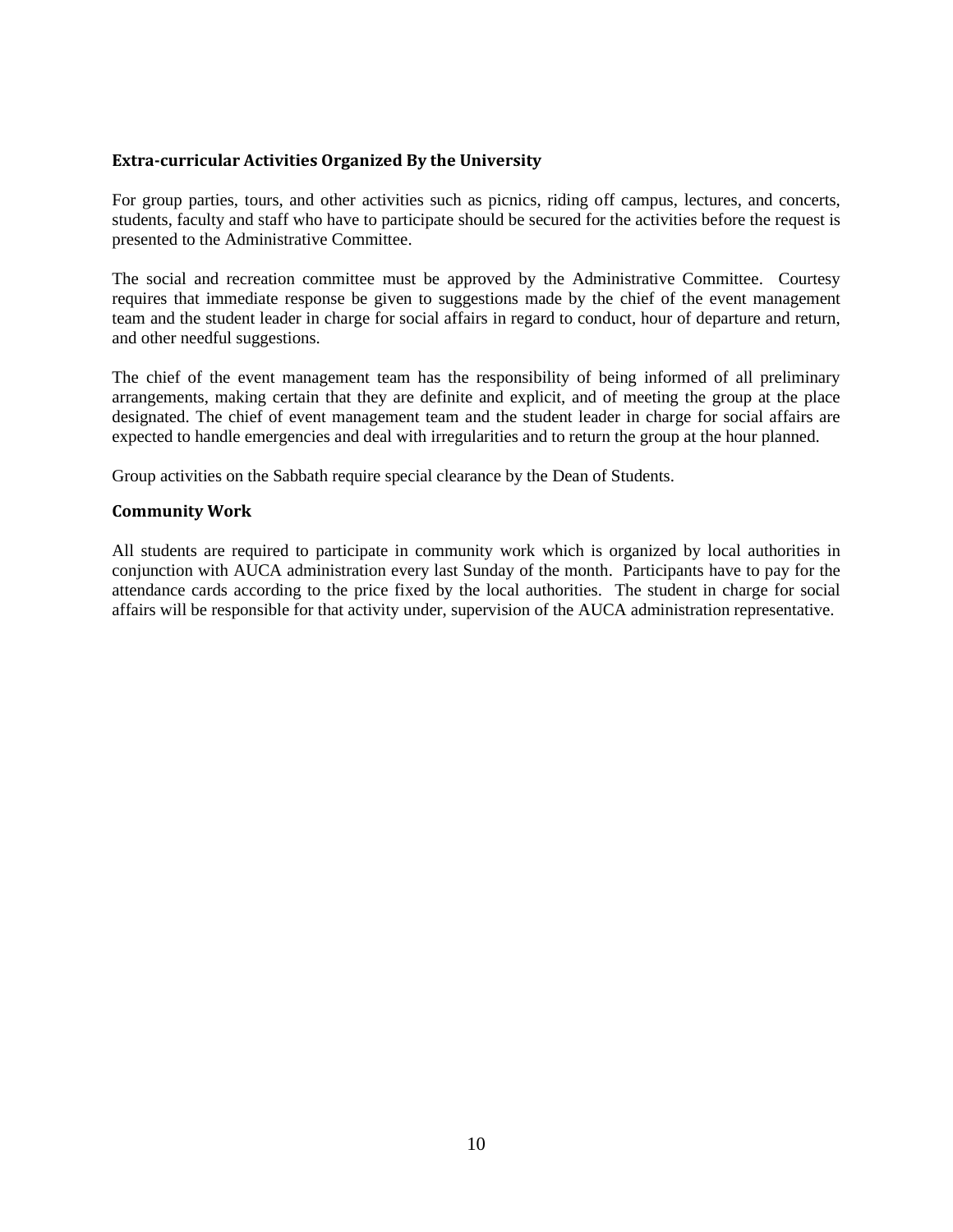# <span id="page-16-1"></span><span id="page-16-0"></span>**CHAPTER VI**

#### **STUDENT SERVICES**

#### <span id="page-16-2"></span>**Academic Information**

Every student is encouraged to secure from the office of the Registrar, the University bulletin where this is addressed in detail.

#### <span id="page-16-3"></span>**Student Savings**

For the purpose of saving, a student can deposit extra tuition fees for future semesters. However, once fees are paid, they will not be withdrawn for personal use until a student decides to leave the school or finishes his studies.

#### <span id="page-16-4"></span>**Mail**

<span id="page-16-5"></span>Incoming mail is received through the office of the Student Association.

#### **Library Services**

Information about the Library is contained in the AUCA Academic Bulletin. Students are encouraged to secure a copy from the office of the Registrar.

#### <span id="page-16-6"></span>**Internet Services**

<span id="page-16-7"></span>Internet services are available on campus in the library of computer lab

#### **Counseling Services**

The AUCA Dean of Students serves as counselor to the students. The Church pastor can also be contacted for spiritual/social reasons. Students can contact the following services :

- When one is facing challenges with alcohol, drugs, etc. and want to overcome.
- General guidance and counseling services.

#### <span id="page-16-8"></span>**Medical Insurance and First Aid Services**

This centre helps to provide any kind of first aid assistance when students experience a health problem before taking him or her to the health care institution. All students are required to have medical insurance. On the student's card there must be contacts to be called in case of emergency.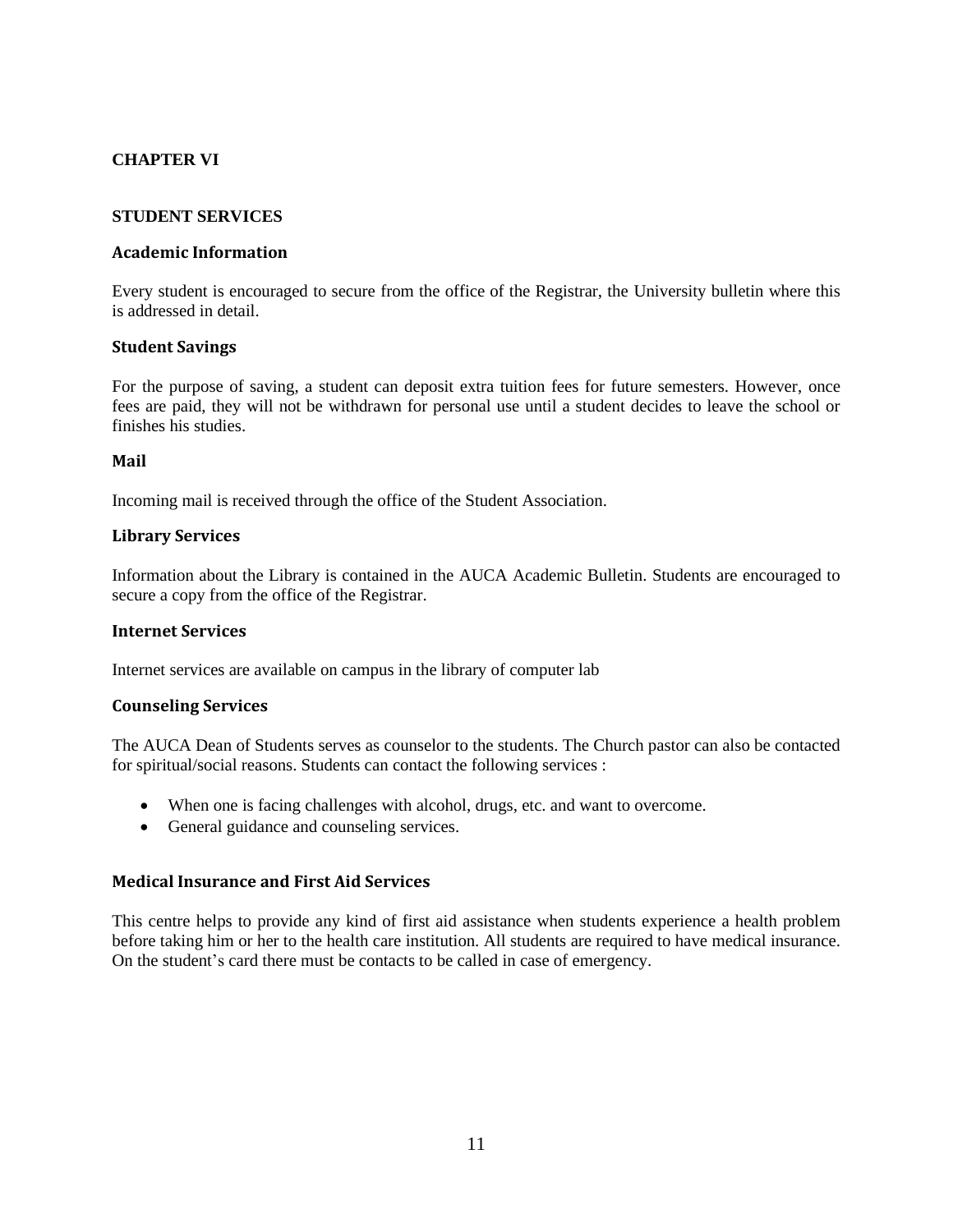#### **Career Advisory and Education Services**

When a student needs academic or career counseling, he is advised to meet the Career Advisor and be advised on:

- How a student can succeed with academic life.
- How a student can be an innovative in job creator.
- How to be competitive in the labour market.

Students can find information about what an employer is expecting from an employee. The centre also has information from reputable universities around the world.

#### <span id="page-17-0"></span>**Lost and Found Items**

All lost items should be returned to the Dean of Students' Office. Inquiries regarding lost items should be directed to this office.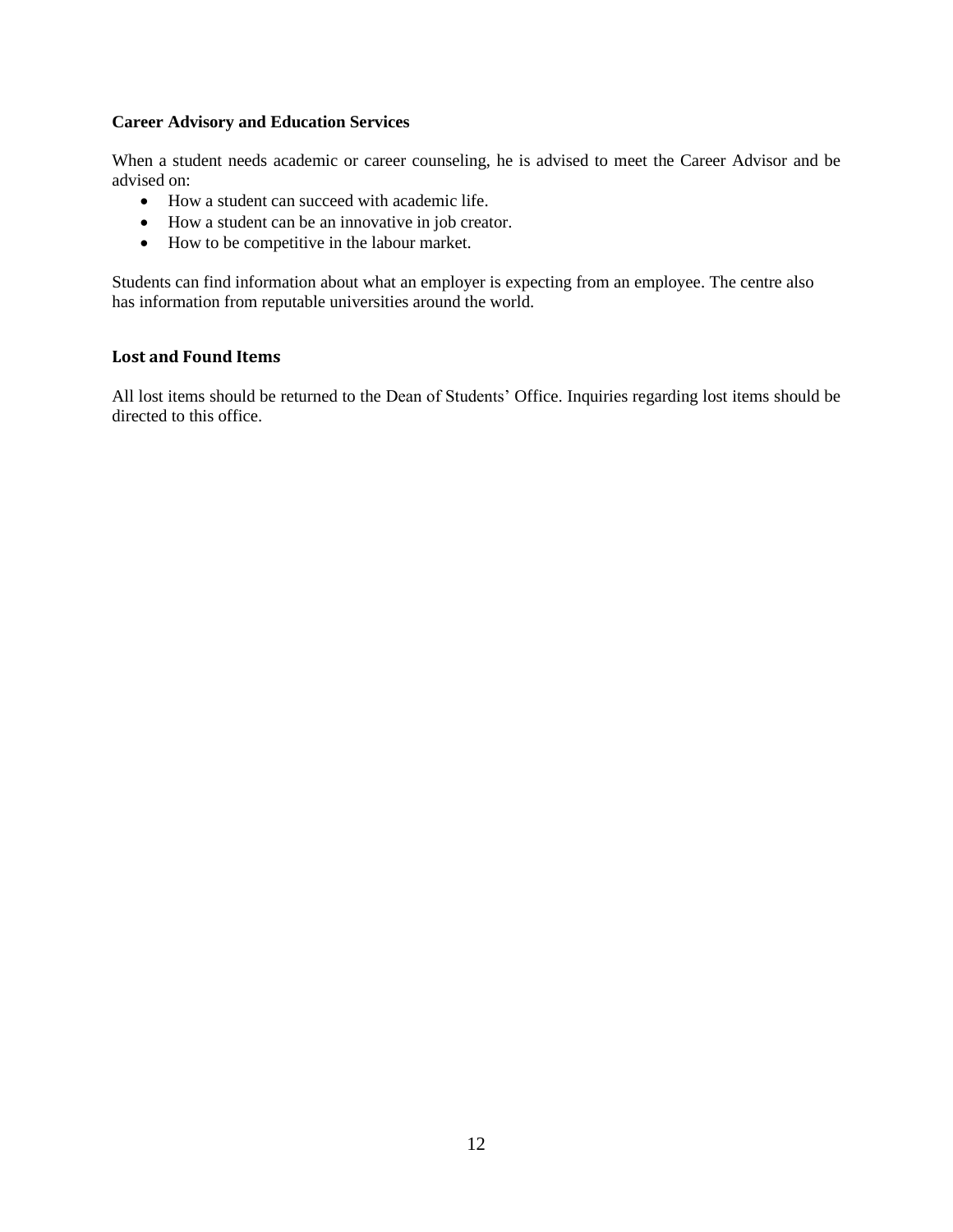# <span id="page-18-1"></span><span id="page-18-0"></span>**CHAPTER VII**

#### **FINANCIAL AID AND COMMUNITY SERVICE CENTRE**

The student Financial Aid Programme at the Adventist University of Central Africa has been developed to assist the genuine needy students registered at the University. The funds are limited. However, every effort is being made to encourage the alumni and friends of AUCA to contribute to this Financial Aid Programme. Currently, the Student Financial Aid Programmes are as follows:

#### <span id="page-18-2"></span>**Genuinely Needy Student Aid Fund**

This fund was established by the University to benefit the constituent needy students already enrolled in the University. When funds are available, the Dean of Students announces the period during which students can apply.

Application forms and other information can be obtained from the office of the Dean of Students or the Chaplaincy's office. The completed application should reach the Office of the Dean of Students by the date announced by the Administrative Committee. The forms reaching later than the deadline will be automatically disqualified. The aid will be granted twice a year, once a semester.

As financial assistance from the needy and worthy fund is targeted at needy and worthy students, applicants should attach the following documents to their applications:

- A copy of the applicants' most recent financial statement.
- Latest certified passport size photograph.
- Proof that the applicant is registered as a student.
- Has been enrolled in the University for at least one semester (transcript needed).
- A recommendation from the student in charge of social affairs.

#### <span id="page-18-3"></span>**Student Labour Programme**

Through this programme, AUCA provides financial assistance to needy students through the student labour assistance programme. However, it should be noted that it is not possible for students in need to wholly rely on work-studyopportunities to meet all their financial obligations to the University.

By working hard, student can expect to earn up to one fourth of their tuition fees each semester. Application for work the programme should be made through the business manager's office or the student labour coordinator.

Applicants should attach the following documents to their application:

- Latest cumulative average of at least 14/20.
- Most recent passport photo.
- Application letter to the Chairperson of Student Labour Committee.

In addition, the applicant needs to fulfill the following primary criteria:

- He must show evidence of being a needy student.
- He should be prepared to work for:
	- -20 hours per week if the student is registered for 15-18 credits/semester.
	- -30 hours per week if the student is registered for 11-14 credits/semester.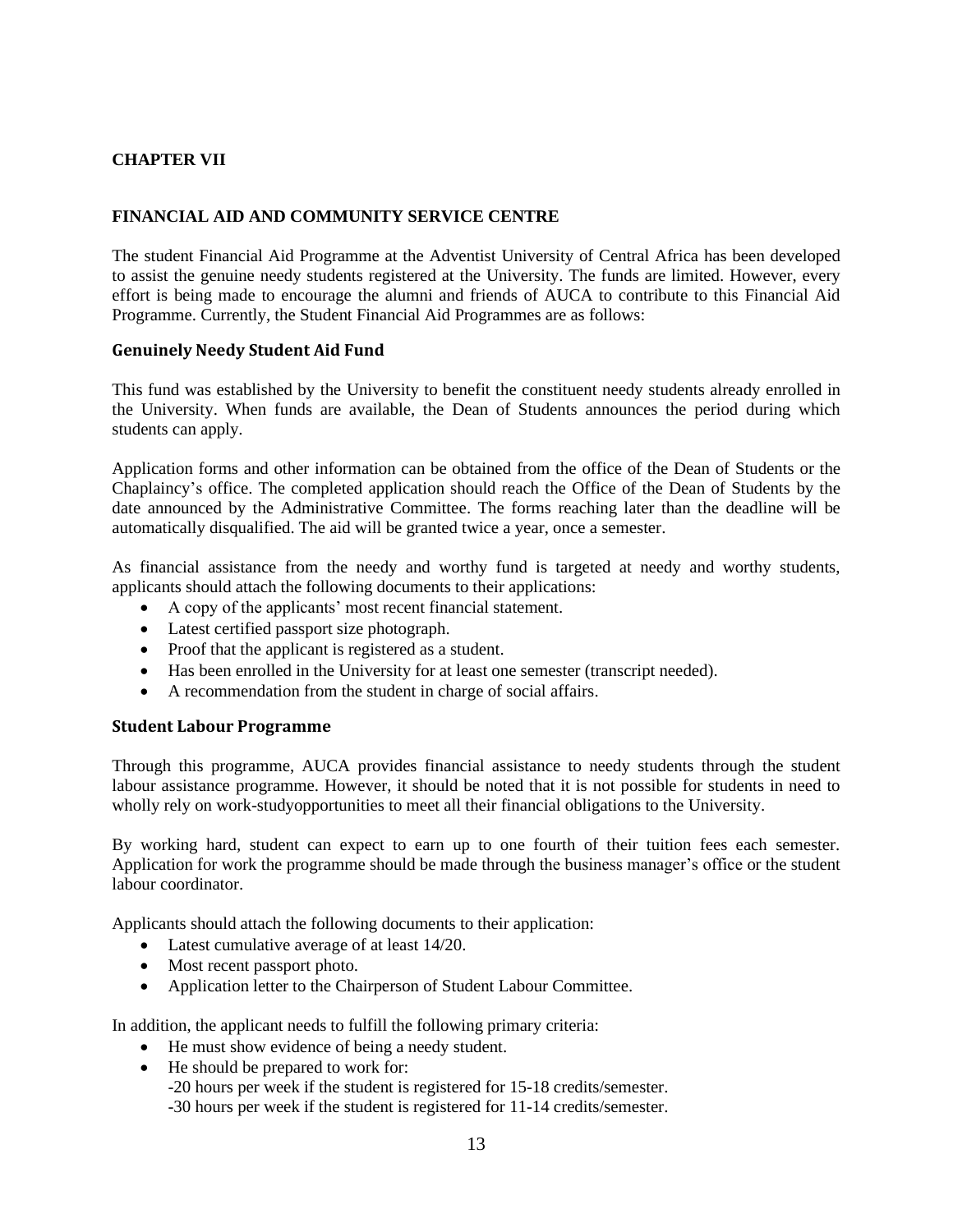-40 hours per week if the student is registered for 8-10 credits/semester. - Note: 19 credits and above. No eligibility for student labour.

- Student can only work in approved areas.
- Must be a constituency student.
- The student must be a self-sponsored student.

# <span id="page-19-0"></span>**Student Financing Agency for Rwanda (SFAR) Scholarship**

The scholarship is granted by the government of Rwanda to help the needy students who have financial problemsto pay their tuition fees. Allocation is made by the Administrative Committee. This financial aid is given to the neediest students who demonstrate academic excellence. The student must have been enrolled at AUCA for at least one semester. The seniority of the student will be taken in to consideration.

Applicants should attach the following documents to their application:

- Latest grade transcript which shows the cumulative mean;
- Most recent passport photo.
- A letter of recommendation from the Executive Secretary at Sector Level showing that the student is needy.
- A letter from the office of the student's religious affiliation leader (Muslim, Christian, etc.) as a testimony of the student's financial need.

# <span id="page-19-1"></span>**Canvassing**

Students can obtain a substantial amount of school fees by engaging in the SDA Literature Evangelist Ministry during the holidays (particularly after the second semester). This can be done in Rwanda, in the territory of Eastern Africa Division (ECD), and even outside, especially in some European countries such as Norway, Denmark, and Sweden. Interested students should see the Church Pastor for more information.

#### **Student Recruitment Campaign**

For a new student recruited by the current student, one free credit is expensed to the current student for that semester. For modalities and more information, students must see the Director for Admission and Academic records (Registrar).

#### **Community Service Centre**

A community services centre will shortly be established on the campus to assist students and off campus needy people in the community surrounding the University in terms of clothing and feeding.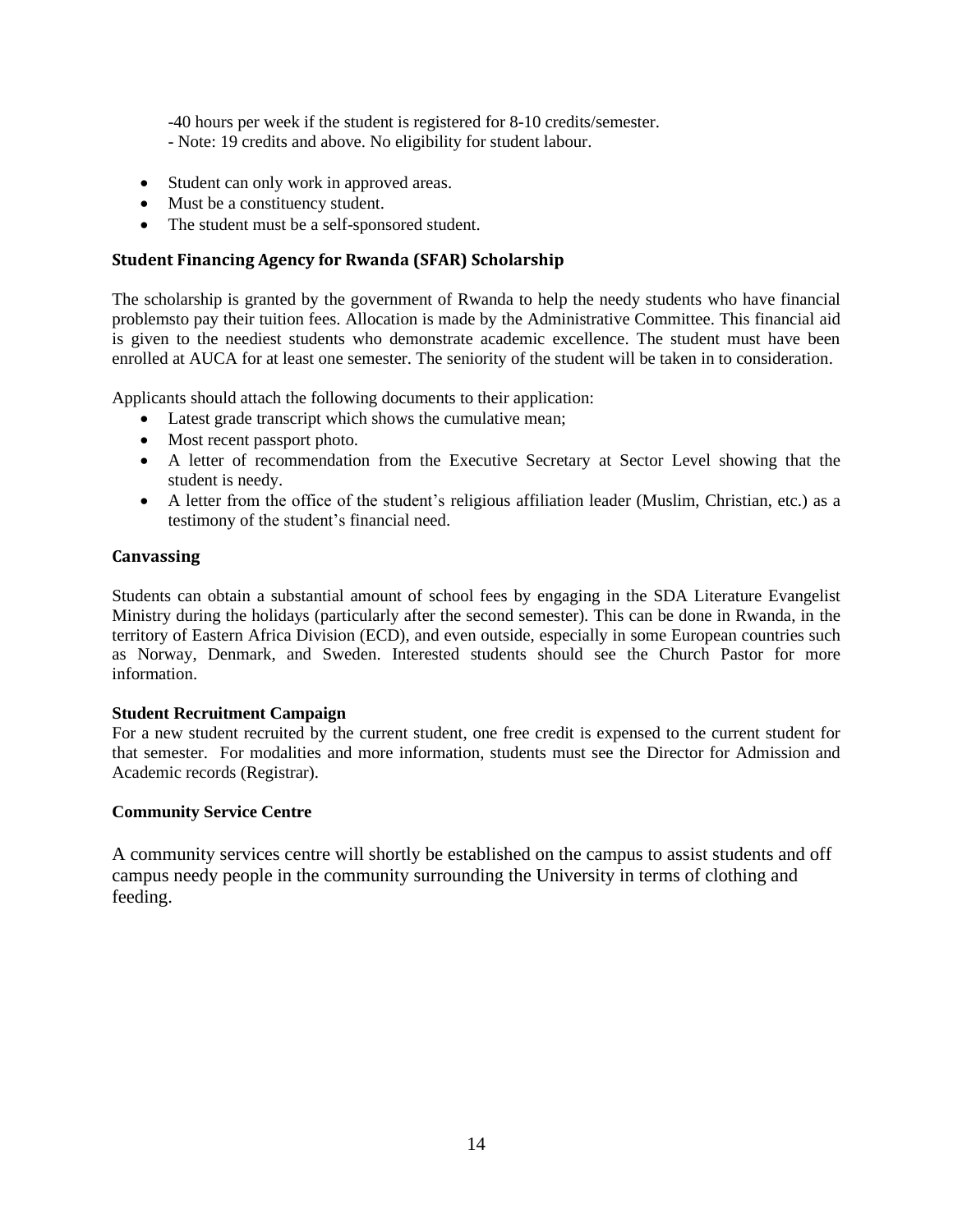# <span id="page-20-0"></span>**CHAPTER VIII**

# **SOCIAL LIFE**

#### <span id="page-20-1"></span>**Association between Men and Women**

The Adventist University of Central Africa is a co-educational institution where wholesome association contributes to the student's social development. Young men and women should associate in ways which will respect each other's personhood. Special intimacy should be left until the time as one is ready to make a serious marriage oriented commitment.

Students who do not demonstrate self-respect and self-restraint in matters of affection will be subject to disciplinary action. Therefore, public display of affection between members of the opposite sex is forbidden.

Unbecoming behaviour between young men and women such as sitting or standing in isolated or suspicious spots is forbidden. In the evening, except for worship hours, students are expected to be only in the library or lecture rooms. The University encourages the type of social relationships in which persons find their social needs met through relationship of general nature, rather than through one specialized relationship in which one calls out the affections of another at time when that would be inappropriate.

#### <span id="page-20-2"></span>**Marriages**

In order for the students to give first priority to concentration studies and academic success, the University does not encourage marriages during the time of exams (Revised, 2017).

#### <span id="page-20-3"></span>**Social Gatherings and Celebrations**

Students wishing to hold social gatherings or celebrations other than small private parties, such as a birthday or farewell party, must comply with the following regulations:

- A staff member chosen by the students should attend the event;
- The request for a party, accompanied with the list of the invitees, should receive the approval of the Dean of Students one week before the event;
- The celebration must conform to the standards of the Seventh-day Adventist Church;
- Such a celebration must not interfere with the programme of the University nor be in conflict with any rule or regulation in this handbook.

#### <span id="page-20-4"></span>**Entertainment and Recreational Activities**

The entertainment coordinator plans periodic social activities which are normally held on Friday and Sunday afternoons. Attendance at these activities is encouraged.

Sports equipment is available to students through the Student Association's secretary for sports. Students are encouraged to participate in both planned and spontaneous sports and recreational activities for physical health, relaxation, and social interaction. However, involvement in sporting activities should not take precedence over academic and spiritual activities.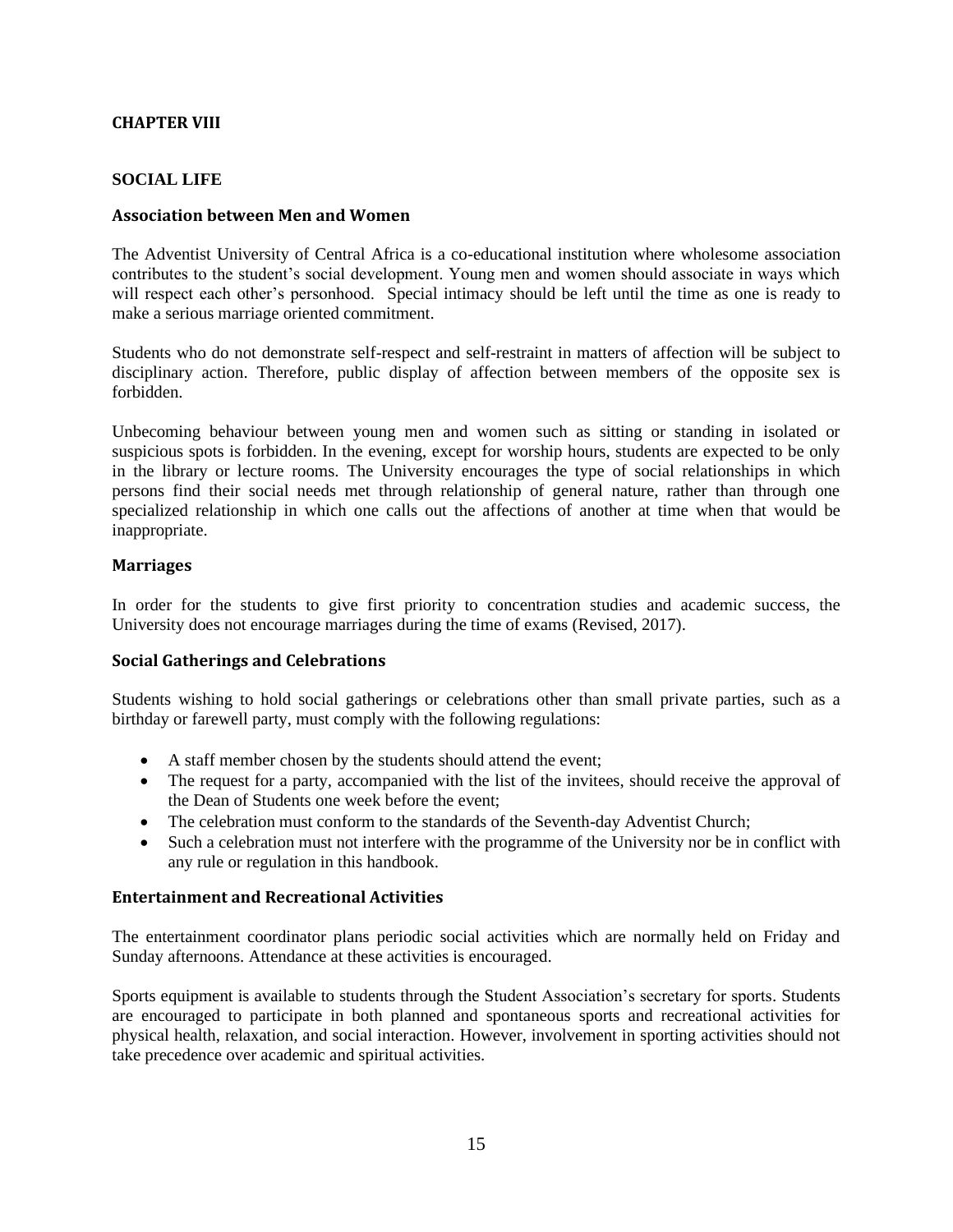While competition is discouraged, a healthy drive for excellence is encouraged. Inter-scholastic sports is not part of AUCA's extra-curricular activities. However, with prior approval by the Dean of Students, occasional friendly matches may be allowed. On Friday, sporting activities should not go beyond 4:30 PM.

#### <span id="page-21-0"></span>**CDS, DVDS, and Video Tapes**

Education recognizes that a motion picture is one of the most powerful teaching tools available to education. Motion pictures are powerful tools to formulate or change attitudes. In addition to learning and attitudinal change, a motion picture can provide relaxation and entertainment. Therefore, the use of indecent, profane and debased language, appearance, music, CDs, VCDs, DVDs, films, pornographic materials, and other related technological devices, are strictly prohibited.

All four principles of learning, attitude formation, relaxation, and entertainment, when rightly applied, are important to the physical and mental makeup of mankind. However, it is also recognized that motion pictures wrongly used can brainwash and degrade man's mentality and spirituality. It is for this latter reason that motion picture content standards are subject to previewing on campus before being released for viewing.

Except for the purpose of teaching, approved clubs will need to make arrangements with the Dean of Students to watch a video.

#### <span id="page-21-1"></span>**Television set use**

Television sets located in the student centre will be operated by the Student Services Department.

#### **Posters and Banners**

AUCA suggests that permission from the administration be discussed with the person responsible to put posters, banners, or other means of announcing information before they are posted inside and outside its premises.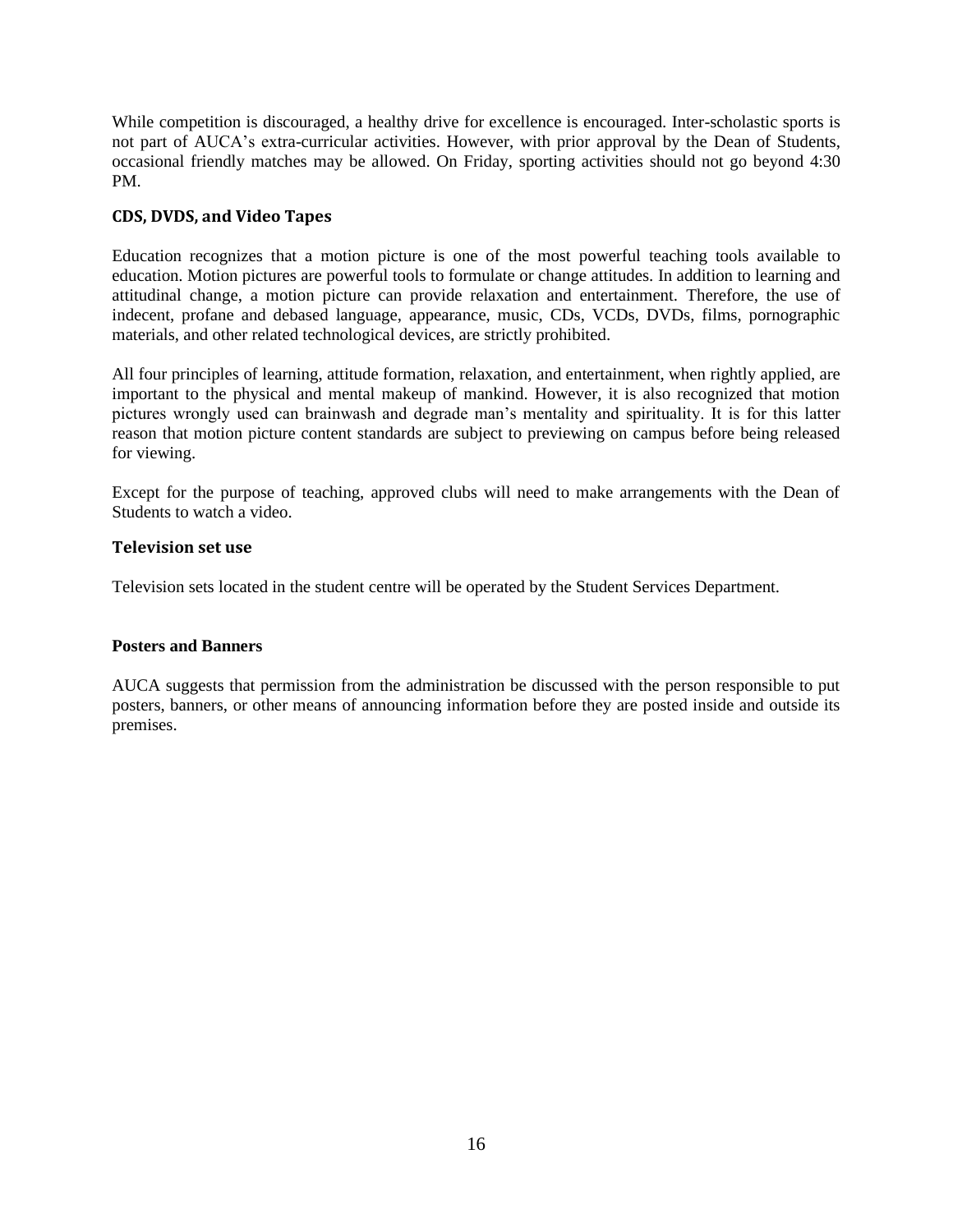# <span id="page-22-0"></span>**CHAPTER IX**

# <span id="page-22-1"></span>**STUDENT CONDUCT, AND CORRECTIVE PROCEDURES**

# <span id="page-22-2"></span>**Philosophy**

The ethics of Christianity demonstrates respect for duly constituted authorities and those other authorities such as parents, lecturers, work supervisors, University administrators, etc. AUCA is dedicated to upholding respect for civil law as well as for the principles of Christian development. Any misconduct may be judged not only by standards of legality and suitability, but also by its disruption of the normal functioning of the University.

Thus, it is recognized that some types of misconduct may constitute violation of both civil and University code, and actions may be taken by both the civil and University authorities. While enforcement of rules and regulations is of subsidiary concern to this institution, the primary concern is to maintain the integrity of its educational function by upholding the principles on which it was founded.

AUCA recognizes that its work, being educative and redemptive, involves a certain level of custodial function and it seeks to take these responsibilities seriously. It requires the students to seek to live by the principles of the scriptures given in such passages as Romans 12:2; 2 Corinthians 6:16-18; Philippians 4:8; and 1 Corinthians 10:31. Students who are committed to being Christian ladies and gentlemen should not find themselves in conflict with University expectations.

A student who through dress, appearance, conduct, or attitude shows unwillingness to comply with the expectations of the University as outlined in this handbook may be asked to withdraw from the University, and/or denied readmission for succeeding semesters.

#### <span id="page-22-3"></span>**Student Demonstrations**

AUCA seeks to preserve and to encourage the rights of free conscience and expression within the framework of Christian conduct. In order to achieve this purpose, students and the student organization are encouraged to express any grievances by the Christian and democratic means through the available channels of communication.

There is a distinction between differences of opinion and activities directed to promoting actions of sabotage or undermining administrative policy. Therefore, advocating or urging action to bring about change of administrative policy at AUCA by mass meeting, procession, boycott, picketing or occupation of premises is categorically prohibited.

# <span id="page-22-4"></span>**Off Campus Responsibility**

Off campus misconduct may raise questions concerning the suitability of a student to be a member of the AUCA community. Students are expected to behave well whether on campus or off campus. It is the responsibility of every student to reflect the positive image of the University wherever they are. A negative report about a student's behaviour off campus may result in disciplinary action.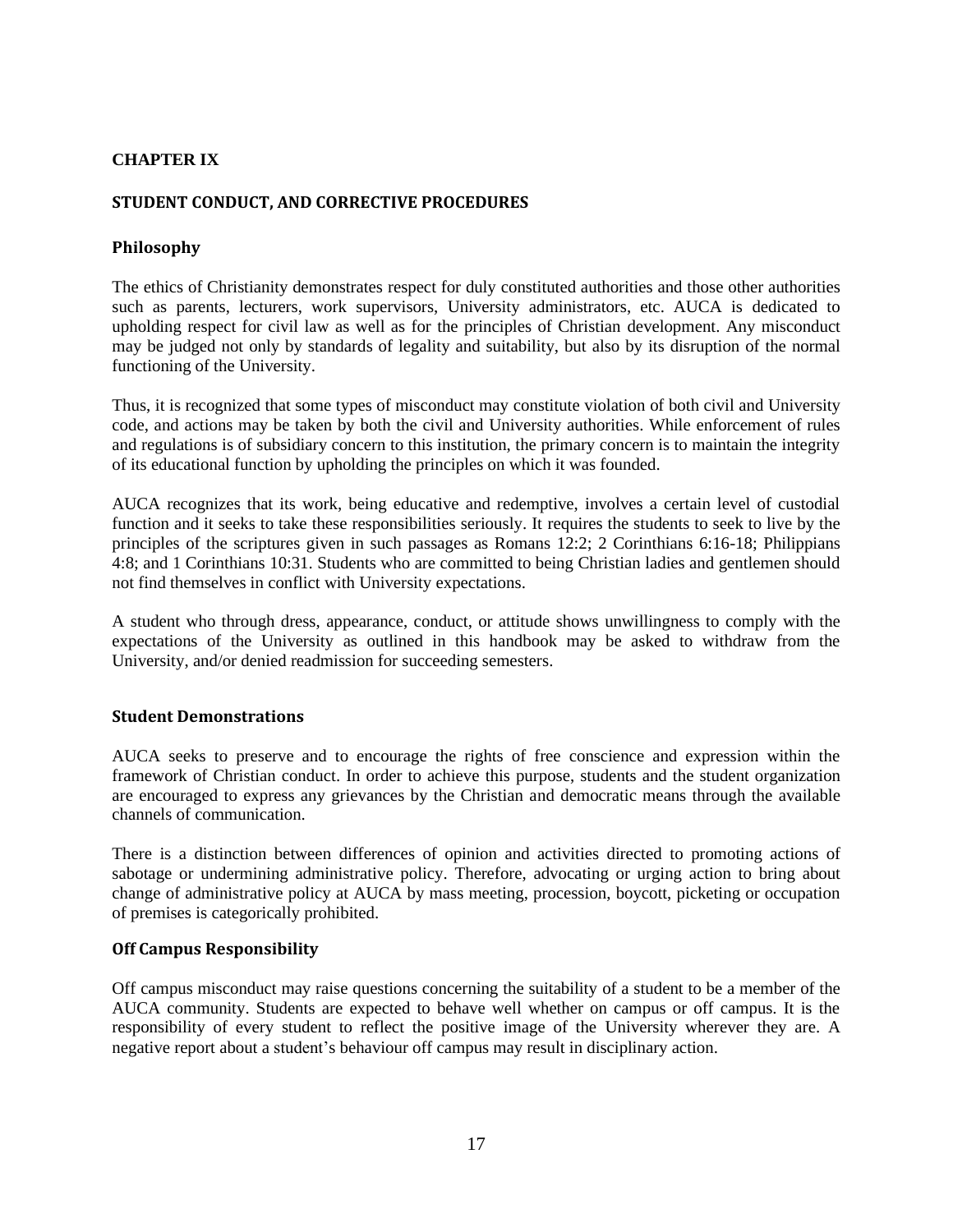# <span id="page-23-0"></span>**Academic Integrity**

There are guidelines and principles which govern University excellence and integrity. The first principle is honesty—a fundamental principle governing the life of a Christian. Any deviation from this standard, however small, is a serious compromise of Christian standards. The second principle is the value that the University places on the academic excellence of its students. When students leave the University, AUCA wants the world to know they are Adventist University graduates. This is only possible if students are completely honest and do all the assignments to the best of their ability while at the University. For this reason, the University disciplines students who show academic dishonesty in any form. Thus, the following measures have been put in place:

Any grade obtained in a fraudulent manner is not recognized. Thus, the student gets zero as grade for the course they cheated in. A student may either be withdrawn from the course or the student may be suspended from all courses for one semester or more. Each case will be examined individually.

Serious cases of cheating or fraud will result in a dismissal of the student by the administrative committee on recommendation of the disciplinary committee. Other measures may be applied according to individual cases.

The following acts are considered as academic dishonesty:

- **Cheating** through collaboration with another student by use of verbal or non-verbal communication during an examination.
- Using materials during an examination other than those specifically allowed by the teacher or the examination office (for details see examination policy);
- Copying from another student's examination answer booklet or showing a copy intentionally to another student during an examination;
- **Plagiarism** which involves misrepresenting as one's own original work, the ideas, interpretations or creative works of another. This includes published and unpublished documents, designs, music, images, photographs, or ideas gained through working in a group.

When a student submits an assignment for evaluation written by someone else as their own; it is considered intentional plagiarism. When a student presents another person's words, ideas, or dataincluding those from electronic sources- without proper documentation; it is considered as unintentional plagiarism.

To avoid plagiarism, students should acknowledge sources with references for:

- Direct quotes (also use quotation marks and reference the page number)
- Information from several sources even paraphrased
- Electronic media from any source, including the internet
- An image/figure/table from someone else's work
- **1. Misrepresentation** by documenting and referencing the source that does not exist or attributing incorrect or non-existent information to an existing source of information.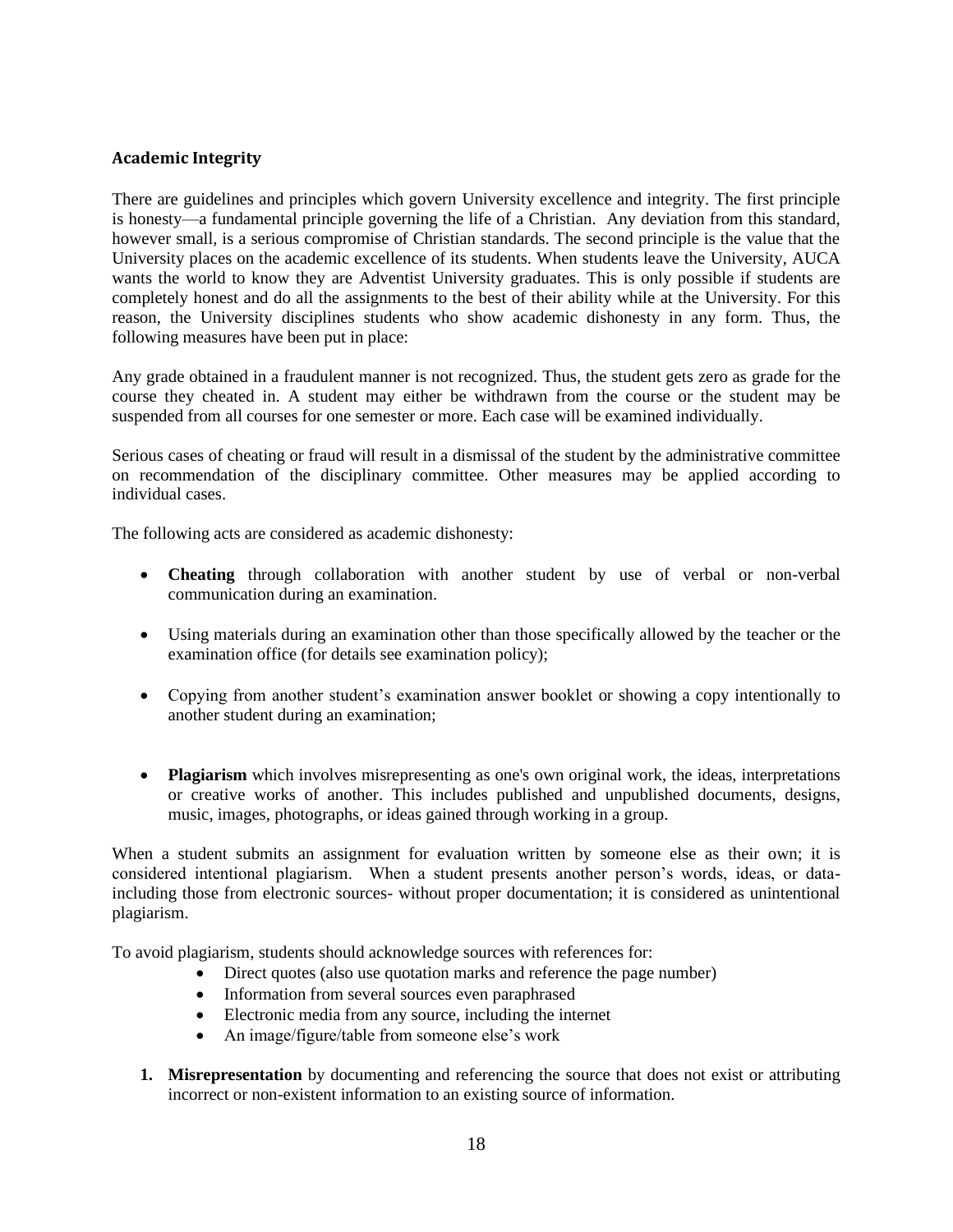- **2. Academic misconduct** by assisting another in acts of academic dishonesty (e.g., falsifying attendance records for class, general assembly, writing essays for someone else, changing or altering grades on an examination answer booklet or providing unauthorized course materials);
- **3. Falsifying** official documents, forging the signature, the stamp for the University or other institutions is strictly unlawful.

#### <span id="page-24-0"></span>**Corrective Disciplinary Measures**

A disciplinary action is meant to correct the misbehaviour of the wrongdoer and to protect those whom it may affect. Depending on the offense, one or more of the following corrective measures will be taken:

- Verbal or written warning from any faculty member, Dean, or administrative officer.
- A warning in written form, from the disciplinary committee. For such cases, there will be restriction of privileges- e.g. no holding of any office in the student association, church, students' clubs, or any other student organization for a specific period of time.
- **•** Dismissal or suspension:
	- Due to a single major offense or an accumulation of offenses.
	- May be for a definite or indefinite period of time.
	- If the suspension period is indefinite, the student can only re-enter the University by re-application.

The following are some of the offenses that could cause dismissal or suspension:

Undermining the principles and objectives of the University.

Participating in academic dishonesty such as cheating on tests.

- Using profane language.
- Displaying lewd conduct.
- Possessing obscene literature.
- Using or possessing narcotics or alcoholic beverages.

Gambling in any form.

Stealing or any form of deception.

Displaying improper association with members of the opposite sex.

Attending cinemas, dances, or other questionable places.

Defying of authority and incitement of others to insubordination

Showing disrespect to persons in authority.

Persisting absence required functions.

Willingly destroying University property

Displaying dishonesty in reporting work time.

Fighting and other forms of physical violence, or threat or intimidation.

Sexual immorality.

Addressing or convening unauthorized gatherings and incitement of students.

Strike of any form.

Organizing or participation in political activities on campus.

Premarital pregnancy.

Distorting or misrepresenting the image of the University or University leadership off or on campus.

**Note**: A drunk student shall not be allowed into the campus/classroom.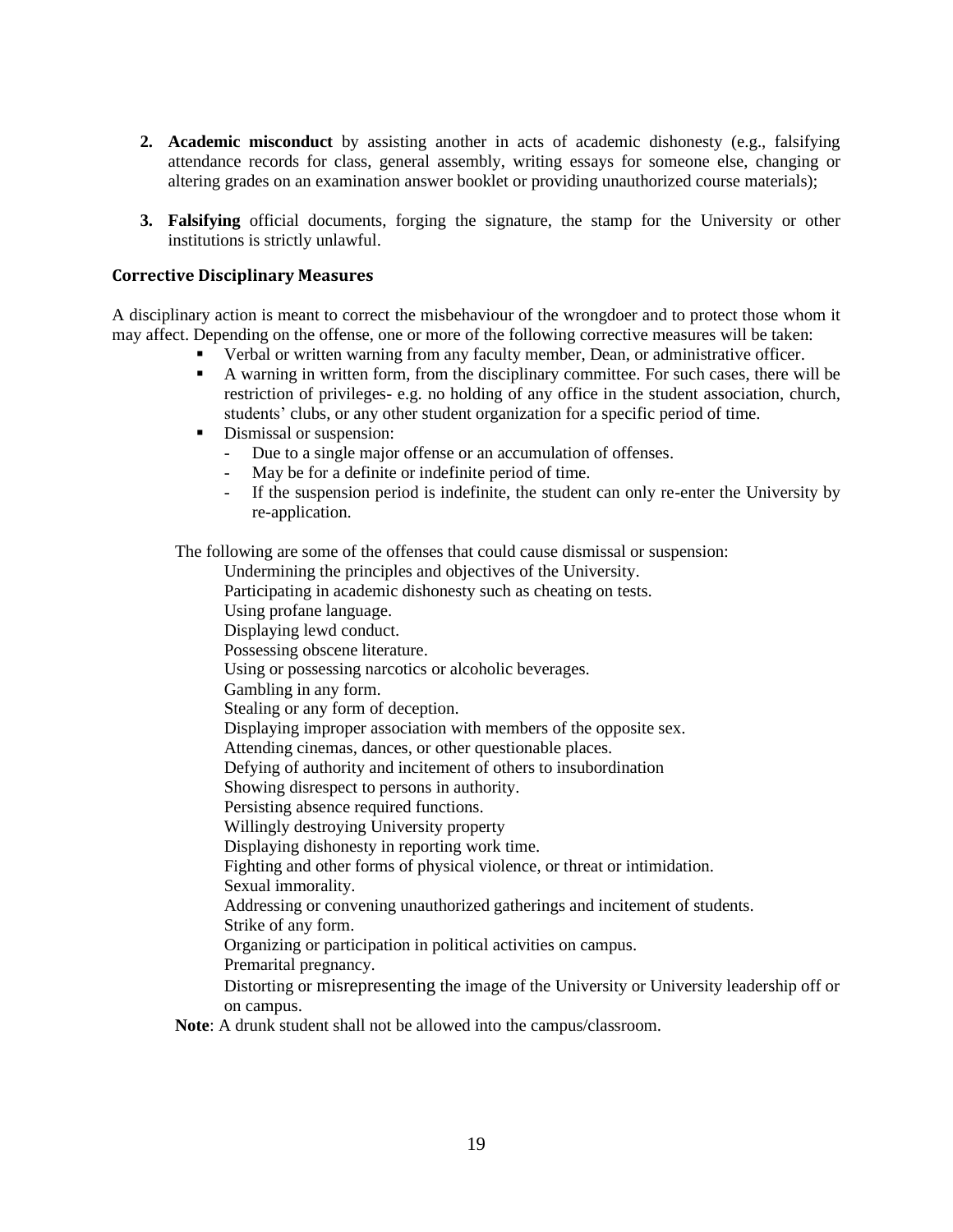| $\overline{No}$ | <b>Violation</b>                                                                                                                                                                                             | <b>Disciplinary measures</b>                                                                                     |
|-----------------|--------------------------------------------------------------------------------------------------------------------------------------------------------------------------------------------------------------|------------------------------------------------------------------------------------------------------------------|
| $\mathbf{1}$    | Undermining principles the and objectives of the University.                                                                                                                                                 | Suspension                                                                                                       |
| $\overline{2}$  | Criminal arrest and conviction in a court of law while enrolled in the<br>University                                                                                                                         | <b>Suspension</b> (depending<br>on the case)                                                                     |
| 3               | Obstruction or disruption of teaching, research, administrative or<br>disciplinary procedure, or other University activities.                                                                                | Suspension                                                                                                       |
| 4               | Being caught drunk on the campus                                                                                                                                                                             | One semester of<br>suspension (Revised,<br>2018)                                                                 |
| 5               | Possession of alcohol or Tobacco on Campus                                                                                                                                                                   | Dismissal (Revised and<br>Tobacco word added,<br>2018)                                                           |
| 6               | Use or possession marijuana, heroin, cocaine, and other abusive drugs                                                                                                                                        | Report to the Police and<br>Dismissal (Revised, 2018)                                                            |
| $\tau$          | Use or possession of firearms, firecrackers, and explosives of any<br>kind. Knives or other instruments considered to be lethal weapons by<br>law.                                                           | Reported to the Police and<br>Dismissal                                                                          |
| $\,8\,$         | Setting off, or otherwise, illegally tempering with a fire safety<br>equipment                                                                                                                               | Suspension or a fine of a<br>certain amount of money                                                             |
| 9               | Willful and obvious disrespect of an/or failure to comply with a<br>directive of an official of the University or an authorized agent with<br>the intent to create public disorder (insubordination)<br>etc. | Suspension                                                                                                       |
| 10              | Willful damage and destruction of property, unlawful entry in<br>unauthorized premises, assault, etc                                                                                                         | Suspension                                                                                                       |
| 11              | Any Public Indecent assault (e.g. sexual oriented gesture)                                                                                                                                                   | Suspension (Revised,<br>2018)                                                                                    |
| 12              | Any sexual harassment                                                                                                                                                                                        | Report to the Police and<br>Dismissal, Revised 2018)                                                             |
| 13              | Any Incitement of students such as riot and strike                                                                                                                                                           | Suspension/dismissal<br>Depending on the case<br>(Revised, 2018)                                                 |
| 14              | Organizing unauthorized political activities on Campus                                                                                                                                                       | First Attempt : Warning<br>Second: One Semester of<br>Suspension<br>Third Attempt : Dismissal<br>(Revised, 2018) |
| 15              | Distorting or misrepresenting the image of the University or the<br>University Leadership out of or inside the campus                                                                                        | Dismissal                                                                                                        |

# *Table 1: Violations of University policies and regulations with the corresponding correctives disciplinary measures*

<span id="page-25-0"></span>Disciplinary Committee: Rules of Procedure

**•** The chairperson of the Student Disciplinary Committee shall regulate proceedings in a manner best fitted to show firm justice in accordance with the principles enunciated in this document or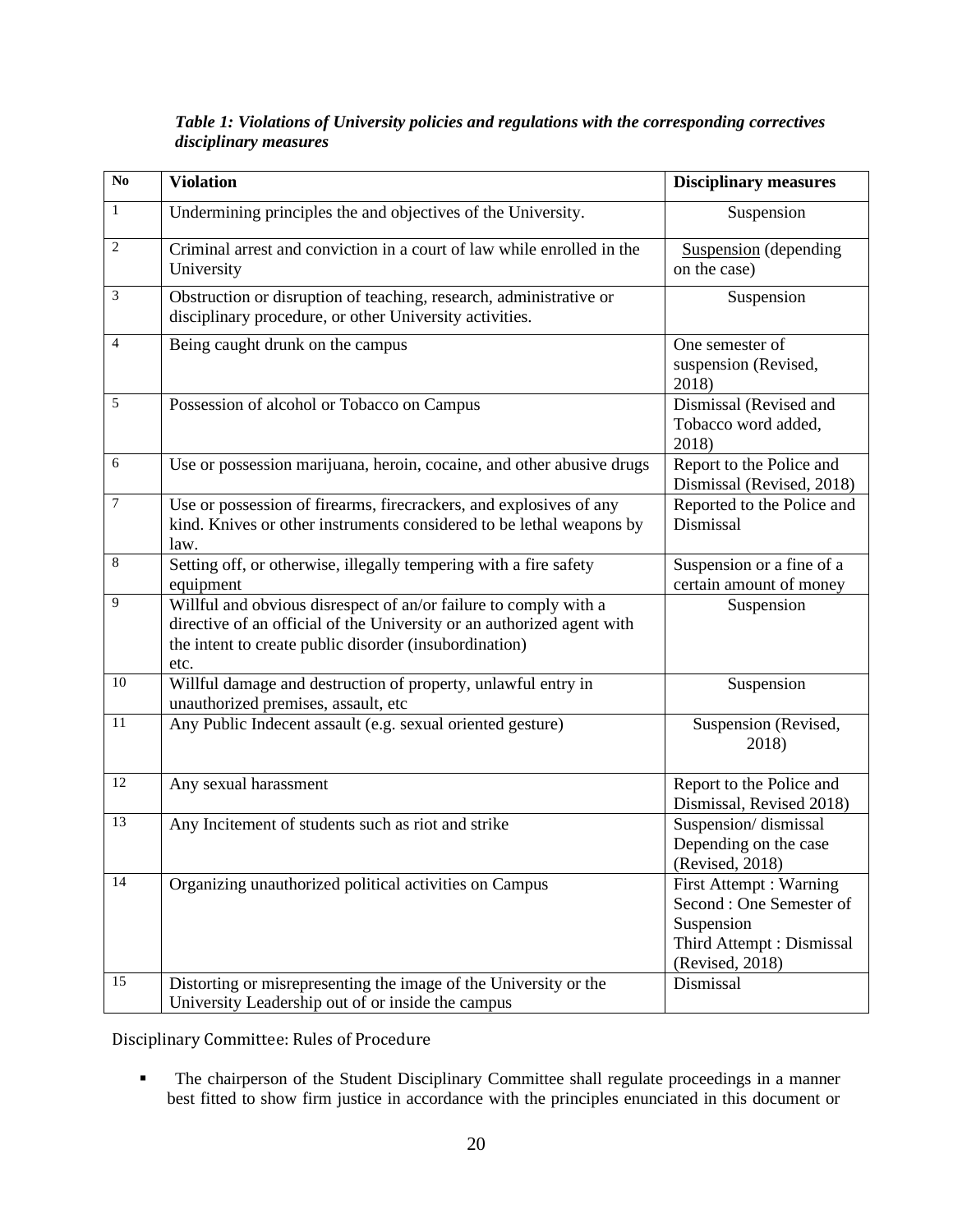other rules deemed necessary to be included by the University authority. A student who is charged with the breach of the rules of student conduct shall:

- Be given a full and fair opportunity for staff defense against such allegations if the student so desires;
- Be permitted to present any relevant facts or call any witness capable of giving testimony relevant to the investigation;
- Be permitted to be present in the Student Disciplinary Committee as long as the committee deems necessary;
- Be advised as fully and clearly as possible of the committee's decision or recommendations and reasons for arriving at such decision or recommendations. This will be done in writing or verbally as the case may dictate;
- A notice to a student summoning them to appear before the committee for investigation of an alleged breach of the University's rules of student conduct and behaviour shall be contained in the notice addressed to them stating the place and the date at which they are to attend;
- **•** In the event of the committee finding a student to have committed a breach of the rules, either on student's own admission or at the conclusion of an investigation, it shall, before determining the punishment to be meted out or the terms of its recommendations, allow the student to make a statement or produce evidence which they wish to be taken into consideration in mitigation of their punishment;
- As soon as possible, after the conclusion of a student's case, the Dean of Students or his designate shall convey the decision to the student concerned in writing, followed by verbal explanation where necessary.

#### <span id="page-26-0"></span>**Power of Disciplinary Committee**

The student Disciplinary Committee has authority to reprimand, hand out student fines, and suspend a student for a stated period of time without referring to the Administrative Board of the University. But it recommends withdrawal of a student from the University by expulsion to the Administrative Board for a final consideration and action.

#### <span id="page-26-1"></span>**Appeals on Disciplinary Action**

Any student who is not satisfied with the decision made by the Disciplinary Committee or the Administrative Board may write a letter of appeal to the Rector with a copy to the Dean of Students. The letter should be submitted within the first seven calendar days after the decision of the disciplinary committee and only one appeal is allowed against the outcome of any one stage of disciplinary action. The Rector will then appoint an ad-hoc committee of three faculty members who are not associated with the Disciplinary action to assist him in reviewing the decision.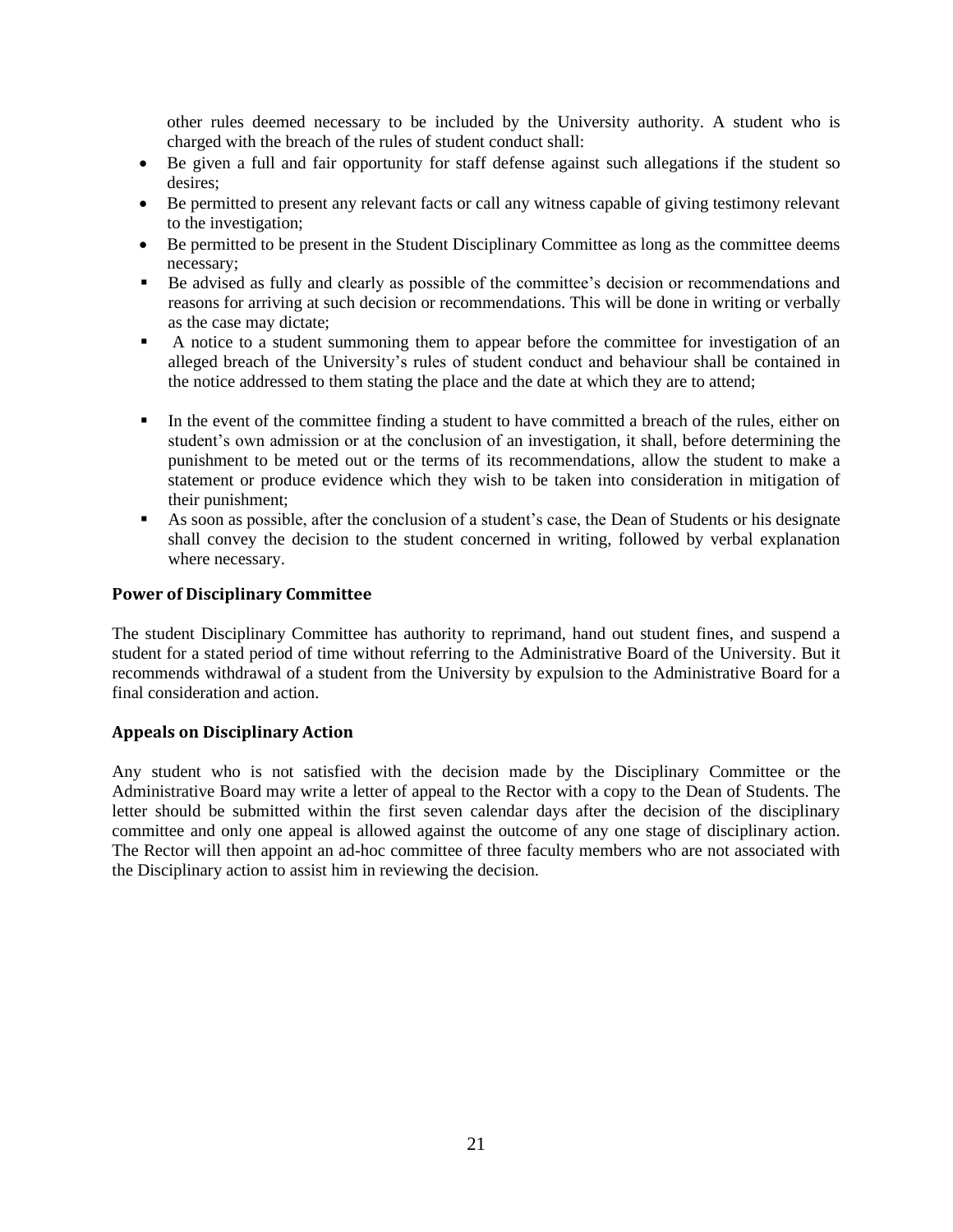#### <span id="page-27-0"></span>**CHAPTER X**

#### <span id="page-27-1"></span>**STUDENT DECORUM**

# <span id="page-27-2"></span>**Dress Standards**

A Christian should seek to make the best of their appearance in order to be a good example to others. Therefore, no education can be complete that does not teach correct principles in regard to dress.

Dress, as in all other things, is our privilege to honour our Creator. He desires our clothing to not only neat and healthful, but appropriate and becoming.

A person's character is judged by their style of dress. A refined taste, a cultivated mind, is revealed in the choice of simple and appropriate attire. It is right to love beauty and desire it, but God desires us to love and seek first the highest beauty, that which is imperishable

The AUCA family acknowledges that our dress and grooming often reflect both our philosophy of life and our emotional maturity. One of the purposes of the University, rather than prescribing all of the particulars of dress code, is to encourage each student to develop a personal lasting philosophy of dress and grooming. Acceptable dress will vary from one occasion to another.

All who enter AUCA gates are invited to join in the observance of AUCA Campus Culture which celebrates the inner beauty of Godly character rather than the false security of external adornment. AUCA students and employees are expected to observe the following : (Revised, 2018)

- 1. No jewelry, bracelets, necklaces, finger or toe rings permitted except wedding rings.
- 2. No body piercing jewerly or visible tattoos.
- 3. No colored nail polish on fingernails or toenails and no lipstick or other conspicuous cosmetics.
- 4. No tight or form-fitting clothes, no sagging trousers (e.g. "pocket down").
- 5. Skirts and dresses must not be above the knee and with no high slits.
- 6. No outlandish or faddish hairstyles, no dreadlocks, and no unnatural dyeing of the hair.
- 7. Facial hair needs to be neatly trimmed and conservative.
- 8. No exposed skin between the top garment and the trousers or skirt—no bare midriff, belly, abdomen and/or lower back
- 9. Chest and back must be covered and spaghetti strap tops are not permitted
- 10. No torn, tattered or transparent clothing, and no shorts except for those engaged in sports.
- 11. No hats and no earphones in classes or meetings.

#### **Enforcement :**

- 1. Security officers at the campus gate will notify the student of inappropriate dress and insure compliance with AUCA's policy prior to admittance. If the student needs clarification or a second opinion of the dress code decision at the gate, security will call one of the designated university employees to judge compliance.
- 2. In cases of disagreements, there will be a 2-level appeals policy for students.

*Don't embarrass yourself by dressing inappropriately !*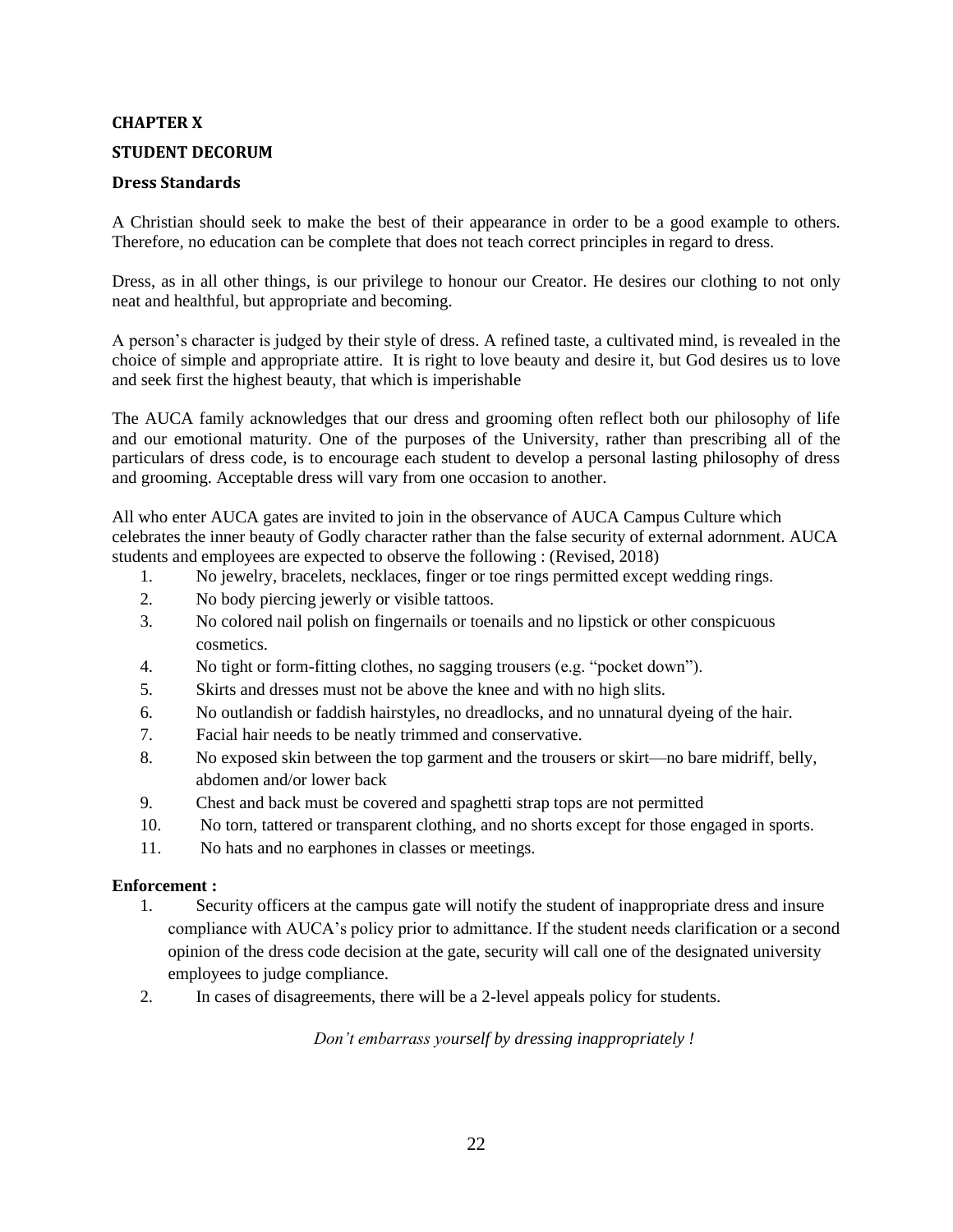# <span id="page-28-0"></span>**CHAPITER XI**

#### <span id="page-28-1"></span>**STUDENT ORGANISATION**

# <span id="page-28-2"></span>**Student Associations**

AUCA students are allowed to have a Student Association, which shall operate under a constitution ratified by the administration. All full-time students shall be members of the association. It is expected that students will take the opportunity to participate in the activities of the association and benefit from the involvement in its process.

# <span id="page-28-3"></span>**Criteria for Student Government (SG) Leadership**

The student government is an important and influential organ of leadership which impacts all spheres of University life including spiritual, academic, and social aspects.

Therefore, it is expected that the top leadership of the SG will be in the hands of individuals who are well conversant with the ideals and policies of the Adventist Church.

It is therefore important that the leaders chosen are those who demonstrate maturity in understanding and promoting the philosophy and objective of the Adventist educational system.

It is thus inevitable that the person qualified to be elected into the five top offices of Chairperson, 2 Vice Chairpersons, Secretary General, and the Treasurer of the Student Association be Seventh-day Adventists of good standing to the SG in the manner consistent with the philosophy and objectives of the Adventist church, the University charter, University regulations, the University student handbook, and the overall mission of the University. If an exception can be done during a specific year, at least three, including the chairperson, the Vice Chairperson, and the treasurer of the SG should be,a Seventh-day Adventist church member in good standing.

For other positions other than the position of secretary of religion, students who are not Seventh-day Adventist and who have demonstrated leadership and spiritual maturity may be allowed to contest for leadership provided they lead in harmony with the goals and aspirations of AUCA.

#### <span id="page-28-4"></span>**Campus Clubs**

Several clubs exist on campus, which serve to promote and educate in their respective areas of interest. Each club is required to register with the Dean of Students' office and should have an approved constitution.

Permission for any student gathering outside the meeting of the regular clubs must be obtained from the Dean of Students' office before its announcement to the student body.

Club meetings will not take place without the presence of a faculty sponsor. Students are encouraged to jointhose which are in line with their interest. Social activity related clubs, sports, etc. and other clubs can only be organized with the approval of the University Administration.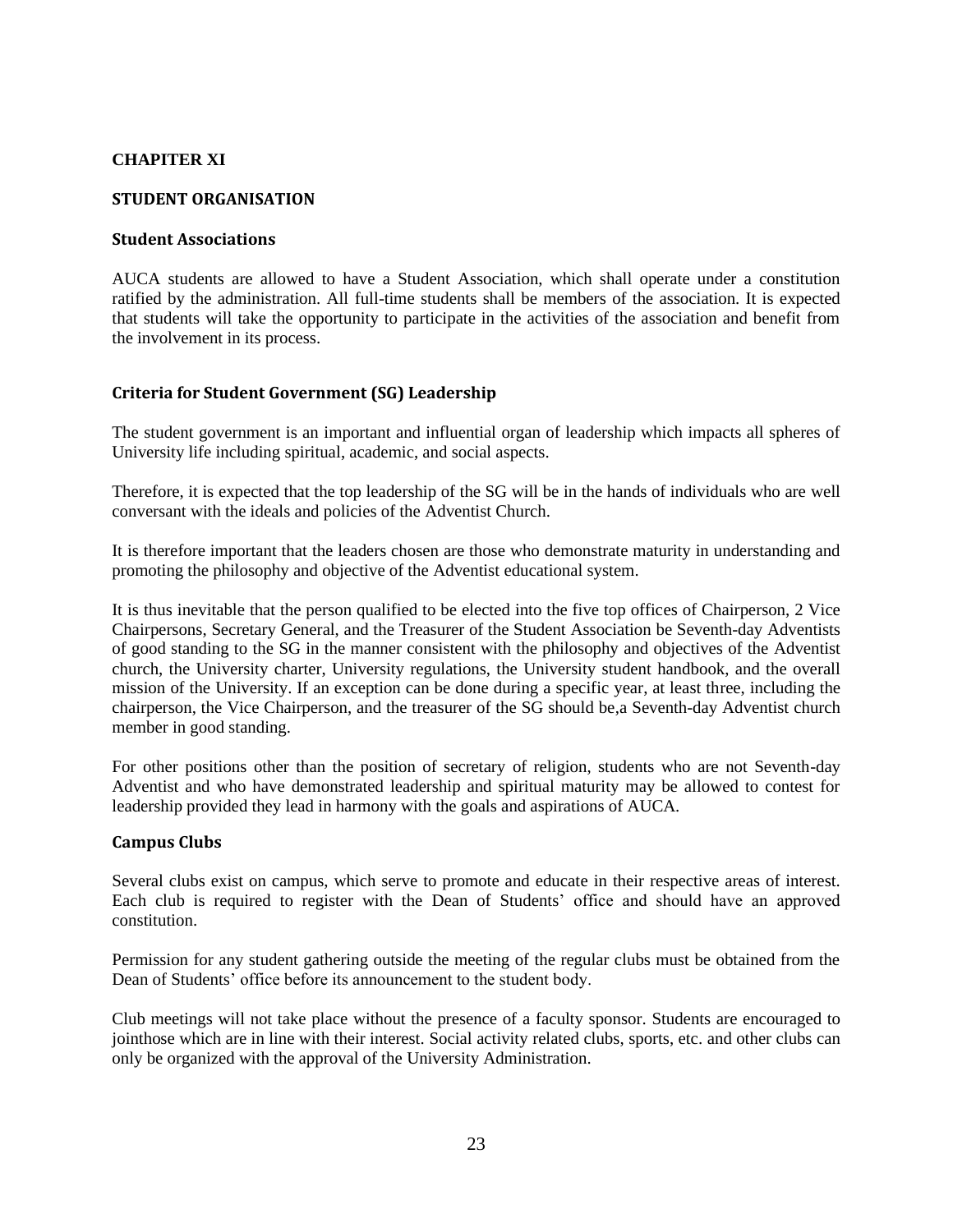# <span id="page-29-0"></span>**National Groups**

National Groups are allowed. They shall each convene annually to elect a coordinator who will coordinate the group's activities. The annual meeting shall be called by the coordinator presided over by the Dean of Students or their designate. Each National group is required to register with the Dean of Students' office and should have an approved constitution.

National Group will be operated under the following guidelines:

- They may meet to host visitors.
- Disseminate news from home.
- Celebrate national days. All organized activities for national day must be approved by the Dean of Students.

The meeting shall:

- Be open to any faculty and staff member of AUCA.
- Not be convened without clearance from the Dean of Students.
- Not act as a pressure on administrative issues.

#### <span id="page-29-1"></span>**Sponsors**

The responsibilities and duties of sponsors of the students' organization are as follows:

- To cooperate with other student organizations in promoting the general campus-wide programme of the University;
- To be available for counsel and assistance without impairing the students' ability to think for themselves;
- To be present at regular meetings of the organization;
- To plan wholesome, constructive activity with the members of the organization;
- To present, with the organization leader, an outline of the club's plan for the year to the Dean of Students not later than November 1 of each year;
- To emphasize, in the programme of the organization, the philosophy and objective of the University;
- To meet the Dean of Students in concern with all other organizational sponsors at the beginning of the school year to discuss the role and function for sponsorship.

# <span id="page-29-2"></span>**Student Office Qualifications**

For any student to hold office in any campus organization or club, the following shall apply:

- Must have completed at least 36 credits at AUCA;
- Must have a minimum general average of 13/20 which must be maintained while in office. Failure to maintain the above average points will automatically remove the student from the office of the SG;
- Must not be in the final academic year at AUCA, which means must not have more than 100 credits;
- Must not have faced any disciplinary measure before running for office. Must meet other relevant requirements indicated elsewhere in this handbook.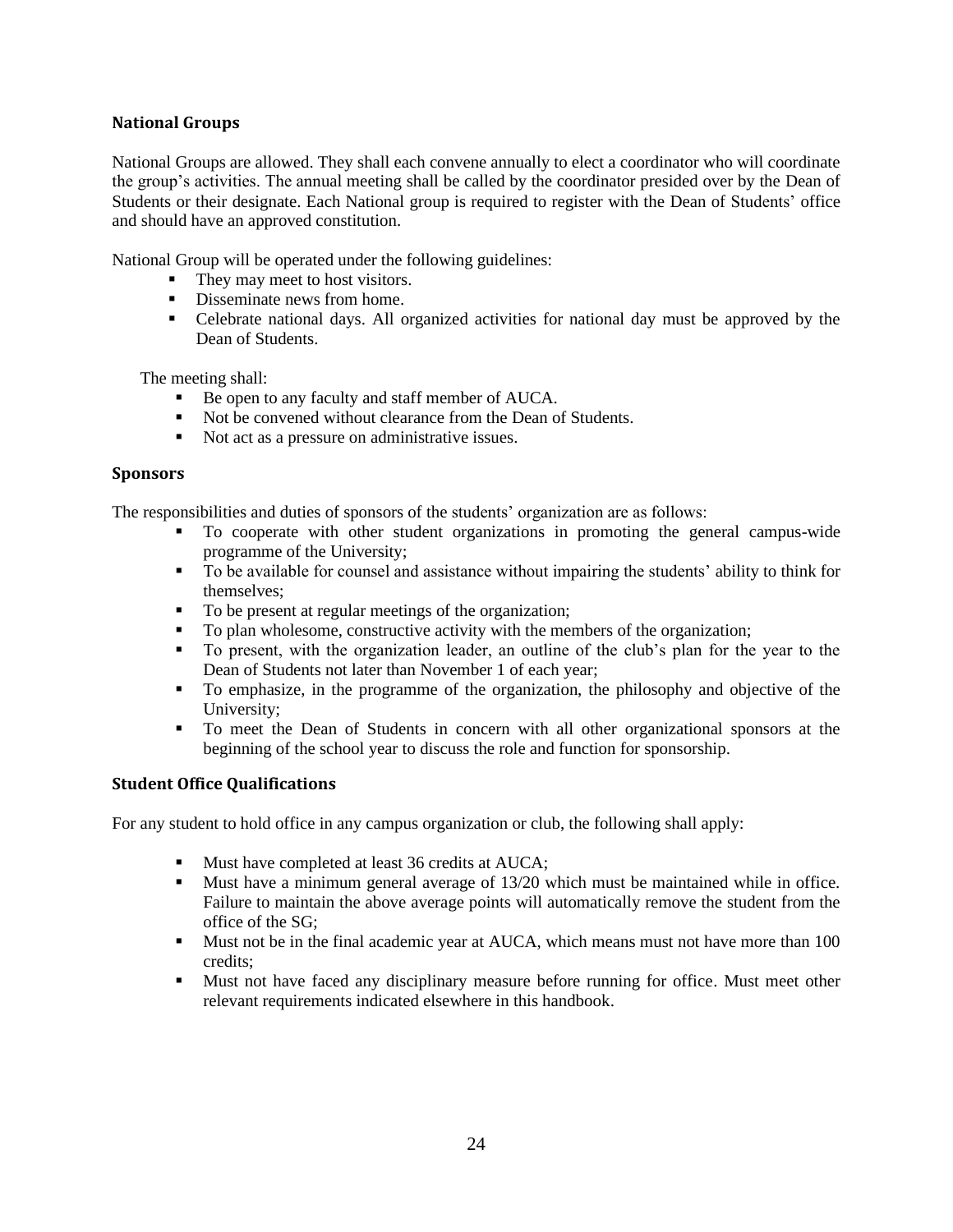# <span id="page-30-1"></span><span id="page-30-0"></span>**CHAPTER XII**

#### **GENERAL REGULATIONS**

#### <span id="page-30-2"></span>**Students' Presence on Campus**

Students should present their Student Identity Card to the security officers as often as as requested. Students are required to leave the campus by 10:00 p.m. Those who leave campus after 10:00 p.m. must write their names in the book kept by the security agent at the gate and later clear with the Office of the Dean of Students.

#### <span id="page-30-3"></span>**Conservation of Limited Resources**

Students are expected to be responsible in both attitude and action with regard to conserving both water and electrical energy. Electrical waste results in higher supply costs which are inevitably passed on to the student in higher tuition fees. Students are urged to be responsible in turning off lights and water tabs at the University when they do not need to use them.

#### <span id="page-30-4"></span>**Posting of hoardings and Sign Posts**

Students are permitted to post for general campus display only those notices which bear the signature of the appropriate faculty sponsor and the stamp of approval of the Dean of Students' office. Any student caught or associated with posting unauthorized materials or posters will be disciplined.

#### <span id="page-30-5"></span>**Off campus student's attendance at University meetings**

All students are required to attend General Assembly every Tuesday and Friday evening vespers, and all Sabbath services.

# <span id="page-30-6"></span>**Vehicles**

All vehicles must be parked in the designated area and follow the traffic rules on campus.

#### <span id="page-30-7"></span>**Property Damage and Loss**

A student is liable for the cost of University property damaged by their own doing. The Administration will determine in individual cases the extent of the liability.

# <span id="page-30-8"></span>**Complaints**

Written students' complaints will be referred to the Student Services office where they will be addressed by the Dean of Students or by the Student Services Committee.

#### <span id="page-30-9"></span>**Fire Equipment**

Tampering with fire extinguishers, fire alarms, smoke detectors, door closing devices or other fire protection equipment will subject a student to a fine and/or disciplinary action.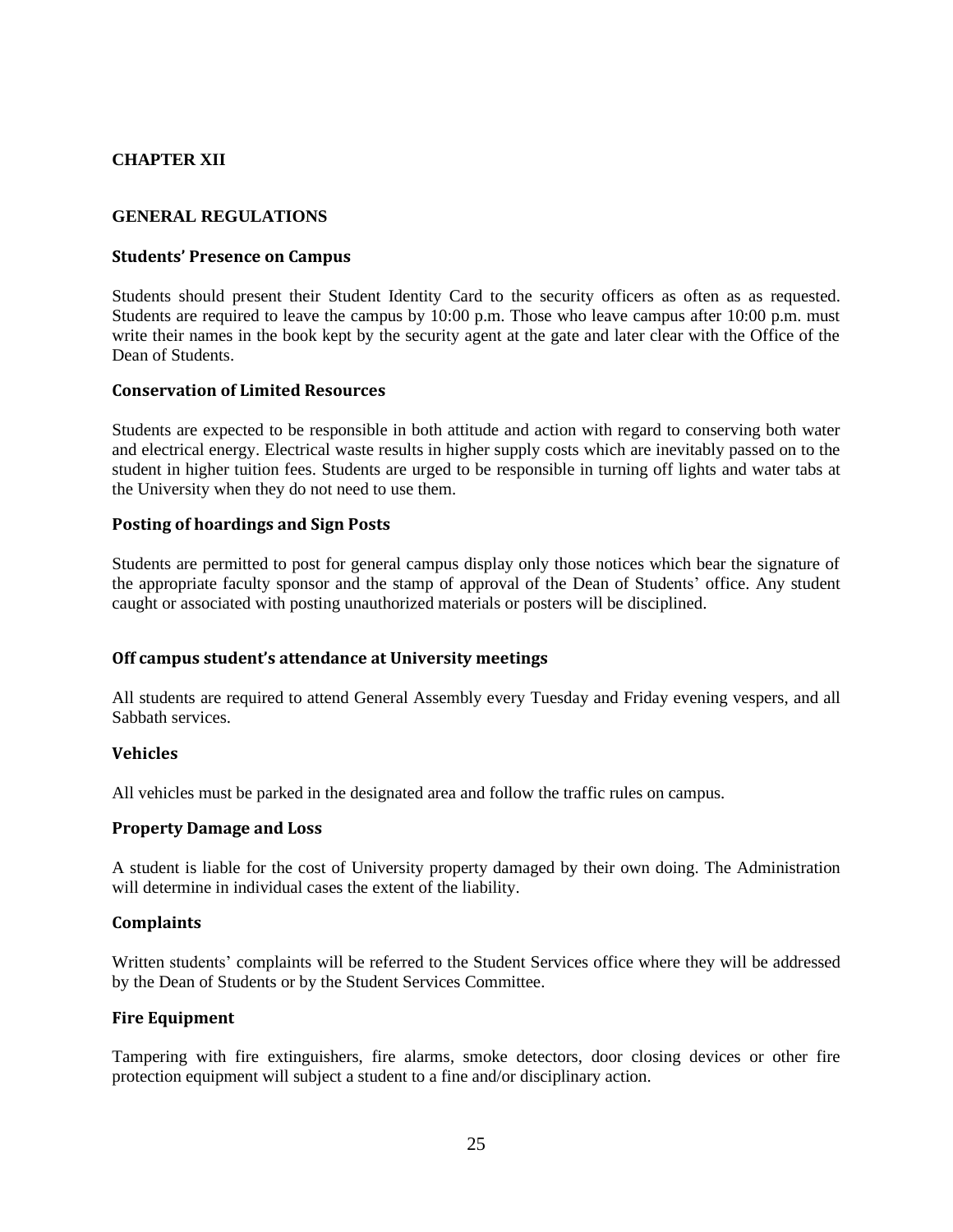# <span id="page-31-0"></span>**Policy Statement on Alcohol Abuse and Illicit Drugs**

It is the policy of AUCA to maintain a safe and healthy environment for students and employees. A drug and alcohol-free life style for employees and students alike is intrinsic to this policy. Therefore, it is the policy that the manufacturing, distribution, possession and use of alcohol and illicit drugs is strictly prohibited.

If the Dean of Students, somehow, has reasonable suspicion or evidence of alcohol, opium, marijuana, heroin, cocaine and other drugs use, the student may be brought to the disciplinary committee for action.

#### <span id="page-31-1"></span>**Inconclusiveness of the Codes of Conduct**

The codes of conduct stated in this Student handbook are not exhaustive. In situations not stipulated within this handbook, the student is expected to use their own discretion. It is encouraged that these codes of conduct be observed not only in letter, but also in spirit.

#### <span id="page-31-2"></span>**University Prerogative**

The University reserves the right to change, modify, and interpret the provisions of this Student Handbook as deemed appropriate. In addition, pronouncements made, notices or circulars issued by relevant AUCA authority in respect to student conduct shall be as binding as the provisions of this student handbook.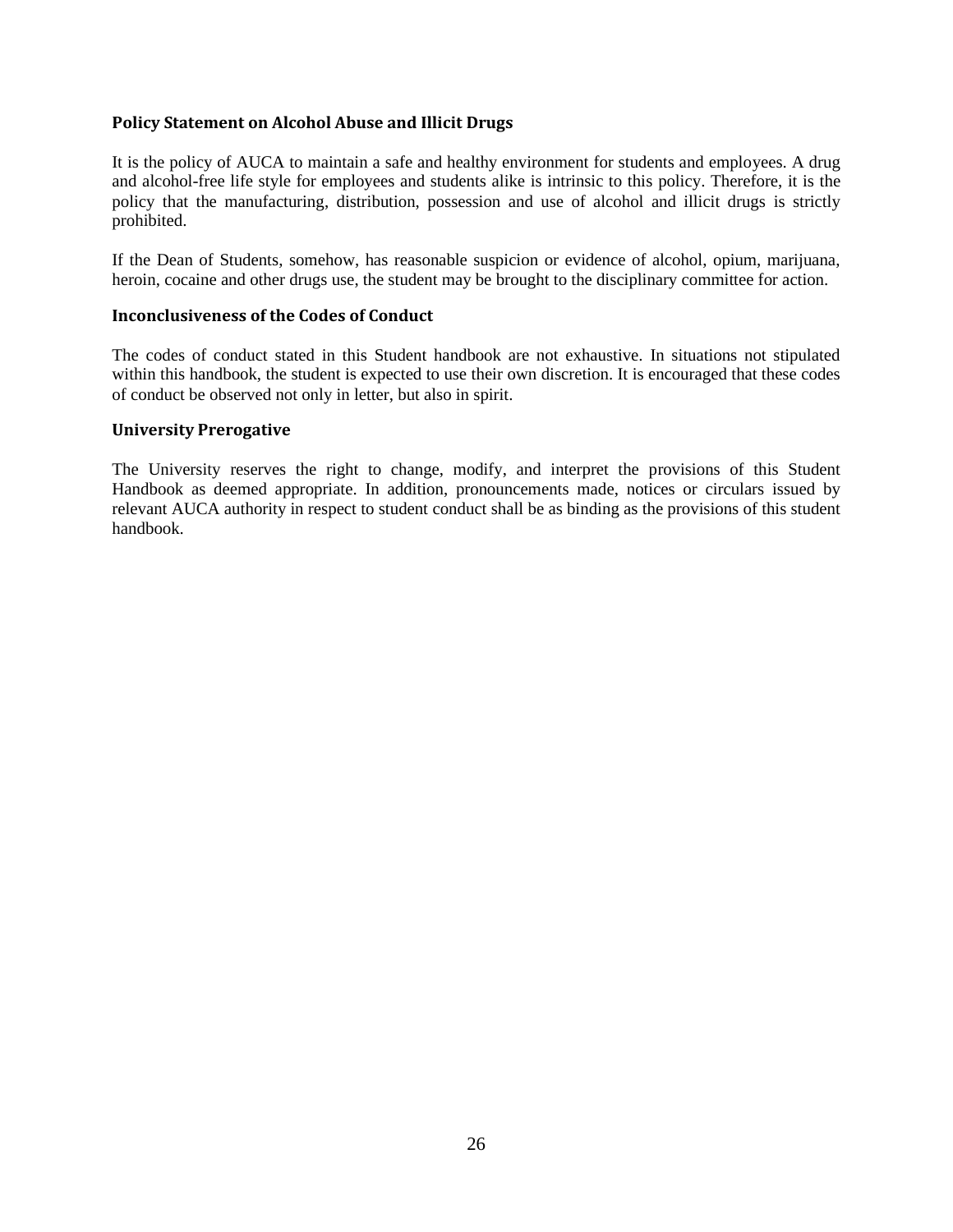# <span id="page-32-0"></span>**APPENDIX 1**

# **STUDENT PLEDGE**

I \_\_\_\_\_\_\_\_\_\_\_\_\_\_\_\_\_\_\_\_\_\_\_\_\_\_\_\_\_\_ do understand that students who enroll at this University must observe all University rules and regulations to the letter and spirit as stipulated by the University through the Student Handbook, and that any violation of the rules and regulations are dealt with promptly, and may result in disciplinary action against the offender.

I have read the said Student Handbook and affix my signature below as a promise to abide by the stipulations therein which include, but are not limited to:

- $\checkmark$  Attendance and punctuality for all worship programmes, General Assembly, and for other University activities.
- $\checkmark$  Best discipline, attitude, manners, and behaviour at all times.
- $\checkmark$  Respect for staff, University authorities, other students, and campus safety guards at all times.
- $\checkmark$  Observance of proper decorum in dress and adornments, reverence in worship and proper conduct in all meetings. Adherence to the rules governing jewelry, accessories, and tattoos.
- $\checkmark$  Total abstention from violence, threat of life, destruction of property or any excessive force at all time.
- $\checkmark$  No interference with academic freedom such as disrupting and/or obstructing other students from learning.
- $\checkmark$  Total abstention from academic cheating and plagiarism.
- $\checkmark$  Abstinence from any form of public display of affection, intimacy, and any inappropriate relationships.
- $\checkmark$  Abstinence from convening, attending and/or addressing unauthorized meetings.
- $\checkmark$  Abstinence in organizing or participating in political activities on campus.
- $\checkmark$  Total abstinence from the use, possession or handling of tobacco, alcohol, and any other drugs, or any dealings or accessory involvement connected with them.
- $\checkmark$  Shunning instigation or incitement of other students into lawlessness or instability.
- $\checkmark$  Avoiding any acts of insubordination.
- $\checkmark$  Avoiding chewing gum and throwing pieces of paper on the University ground to protect the beauty and neatness of the campus environment.

<span id="page-32-1"></span>

| Student's signature       | Date |
|---------------------------|------|
|                           | Date |
| DEAN OF STUDENTS SERVICES | Date |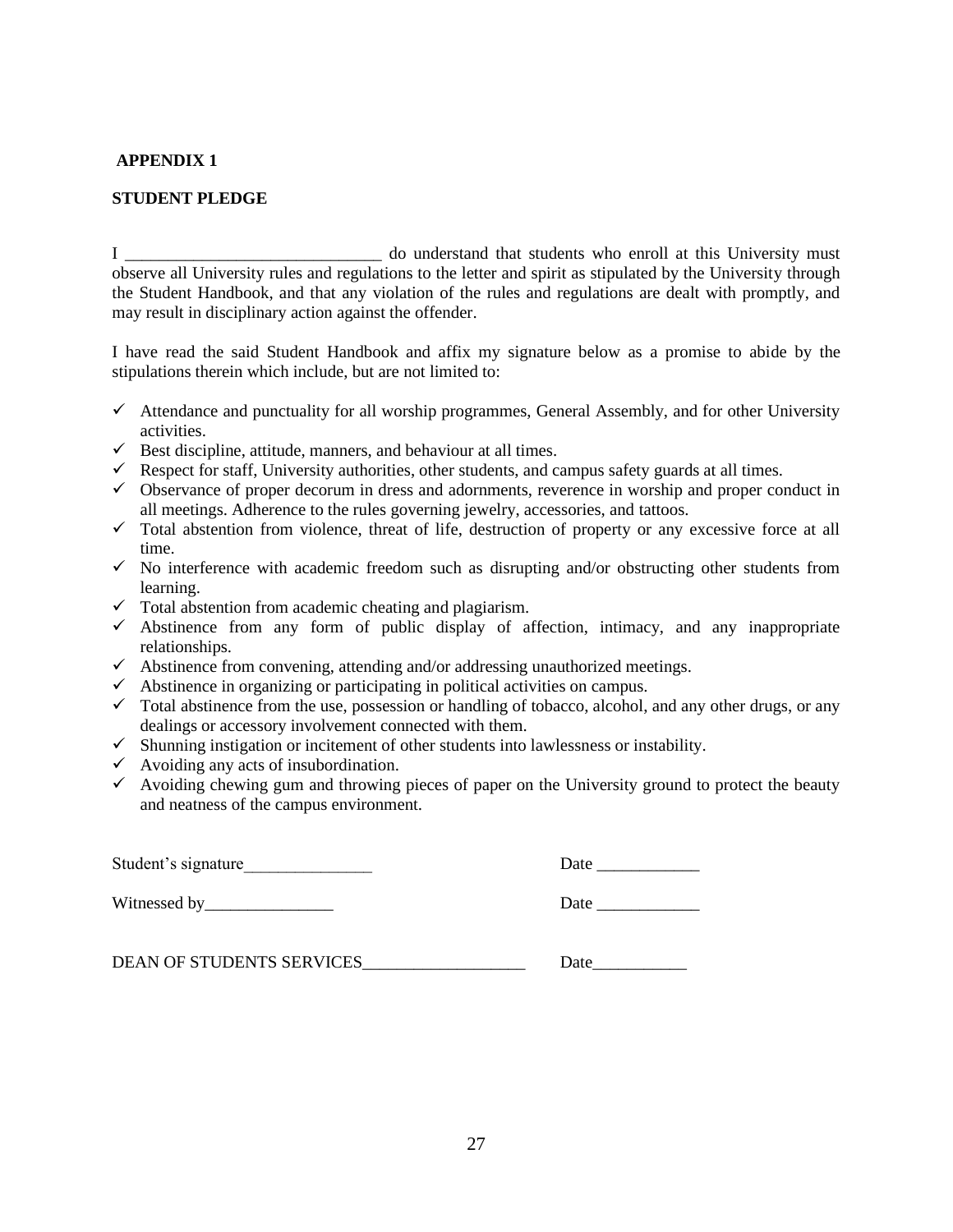# <span id="page-33-1"></span><span id="page-33-0"></span>**APPENDIX 2**

#### **SEXUAL HARASSMENT POLICY**

#### **Working and Studying Environment**

AUCA recognizes its responsibility to all employees and students to maintain a work and study environment free from harassment. It endeavors to achieve this environment through educating employees and students that harassment violates the law and will not be tolerated by the University.

AUCA therefore, endeavors to prevent harassment by publishing the policy, by developing appropriate sanction for this conduct and by informing all the employees and students of their right to complain of harassment. To maintain a work and study environment free of harassment and assisting preventing in appropriate work place and general campus product, every employee and student will be aware of the existence of such a policy as published in this student handbook and in the faculty and staff handbook.

#### **Personal Conduct**

AUCA employees are to exemplify the Christ like life and should avoid all appearance of wrong doing. They should not engage in the behaviour that is harmful to themselves or behaviour that casts a shadow on their dedication to the Christian way of life. Employees should work and uplift one another and their students.

Employees and students should never be placed in a position of embarrassment, disrespect, or harassed because of their gender, race, tribe, color, national origin, age or disability. To do so will be a violation of God's law and civil laws protecting human rights and work place conduct.

#### **Sexual Harassment Definition**

Sexual harassment is a form of harassment that involves unwelcome sexual advance, request for sexual favors, verbal, written or physical conduct of sexual nature when:

- Such conduct has the purpose or effect of interfering with an individual's work or study performance or creates an intimidating, hostile or offensive working and studying environment, or
- Submission to such conduct is made either explicitly or implicitly a term or a condition of an individual's employment or
- Submission to such conduct is made either explicitly or implicitly a term or condition of student's grade, or
- Submission to or rejection of such conduct by an individual is used as the basis for employment decision affecting an individual.

#### **Improper Conduct**

Improper conduct by the employer, co-workers, students and in some instances, non-employees, includes, but is not limited to: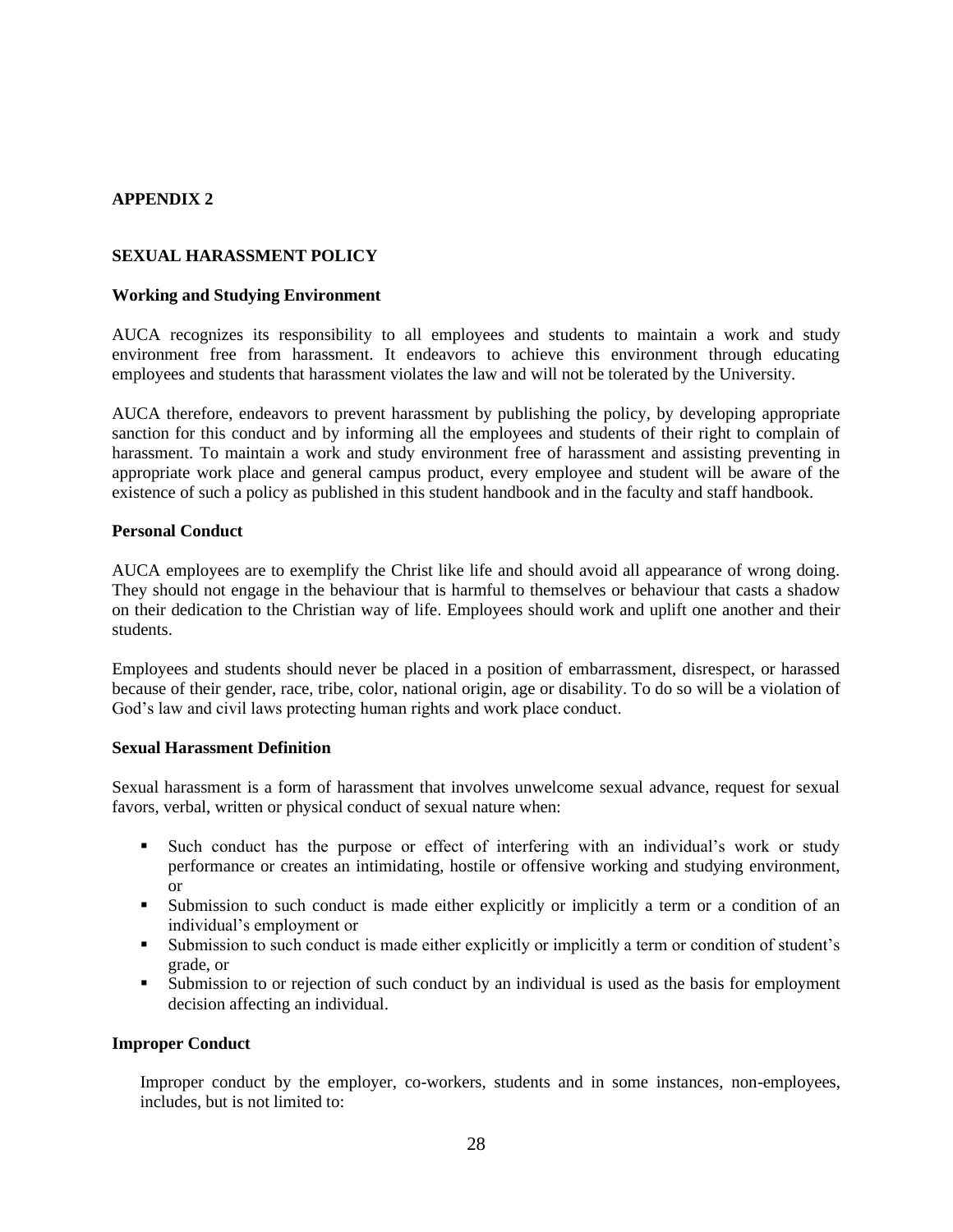- Any subtle or pressure or request for sexual favors or activity, including any suggestion that an application or employee giving in to or reject sexual advances will have an effect on that person's employment, or a student academic performance or success in life;
- Unwelcome sexual flirtation or proposition.
- Unnecessary or inappropriate touching or a sexual or abuse nature e.g. patting, pinching, unwanted hugging, repeated brushing against another person's body etc.
- **•** Display of sexual suggestive pictures.
- **•** Treats or demands for sexual favors.
- Unwelcome or declaratory statements related to gender, race, tribe, color, national origin, age or disability. For example, kidding, teasing jocks, degrading or offensive comments.
- Demeaning or degrading comment about an individual's appearance.
- **Denying an employee the opportunity to participate in training or education on account of gender,** tribe, race, color, national origin, age, or disability.
- **Example 1** Limiting opportunity for promotion, transfer or advancement on account of gender, tribe, race, national origin, age or disability.
- Requiring a protected employee to perform more difficult task or less desirable work assignments in order to force them to retire or resign from employment or withdraw from the University.

#### **Reporting Incidents**

Students who believe that they have been harassed should immediately take the furrowing steps:

- Make it clear that such conduct is offensive and should be stopped immediately.
- **•** Report the incident to the immediate department chair, or to the Dean of Students. The initial report should be followed by a written statement describing the incident and identifying potential witnesses.

#### **Third Party Reports**

Students who are aware of incidents of potential harassment towards others are to report such incidents to the Dean of Students for investigation.

#### **Investigations**

Complaints of harassment shall be promptly handled and maintained in confidence to the extent possible.

#### **Discipline**

A violation of this policy may result in disciplinary action.

#### **Prohibition of Retaliation**

AUCA prohibits retaliation against employees or student complaining of harassment.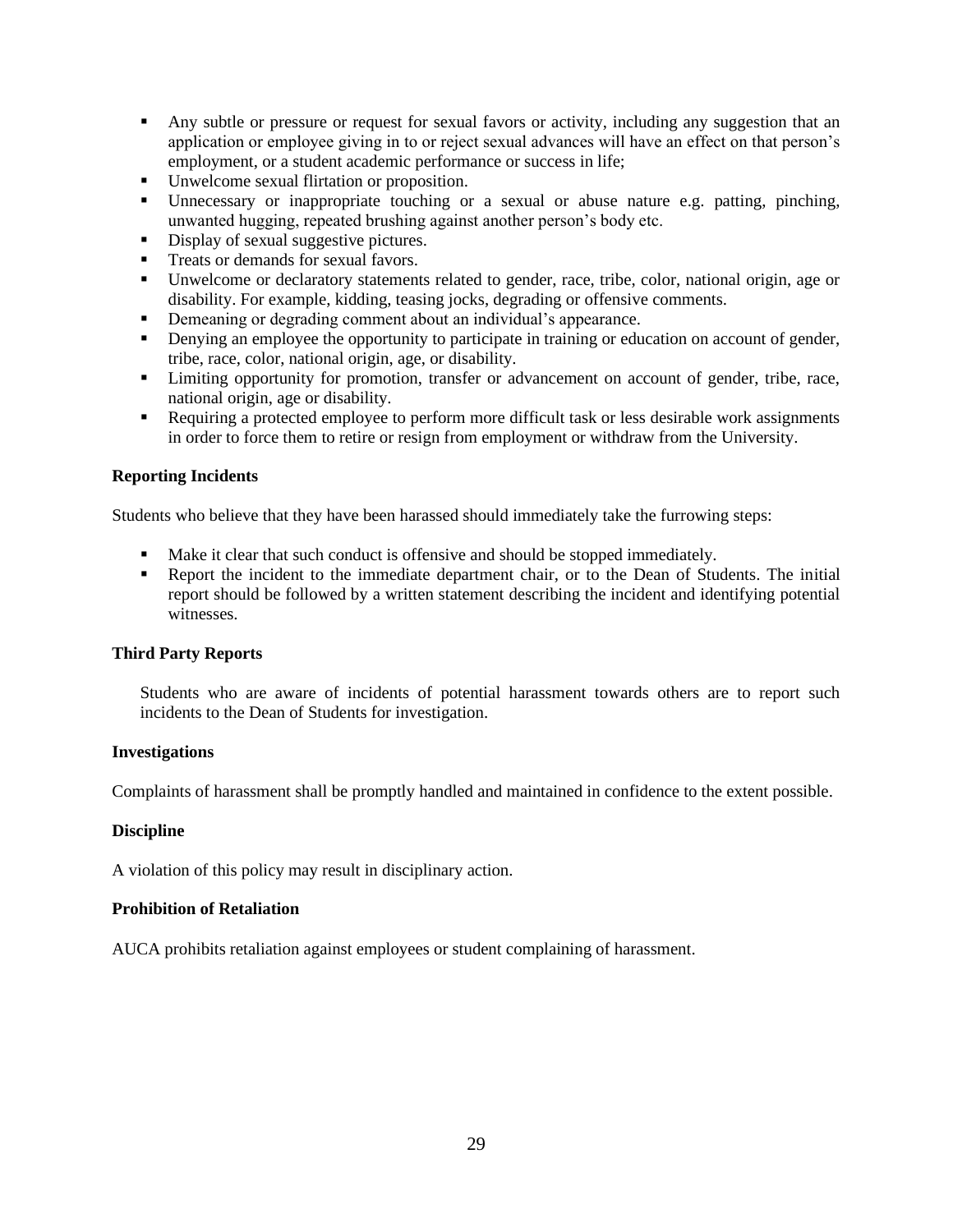# <span id="page-35-1"></span><span id="page-35-0"></span>**APPENDIX 3**

#### **FORMAT FOR THE PREPARATION FOR DISCIPLINARY HEARINGS**

The following format outlines the sequence of events, which should be followed once a decision has been taken that disciplinary action is necessary.

Once the decision has been taken to initiate the disciplinary procedure, the student concerned should be informed in writing of:

- The nature of the complaint and the fact that the hearing is to be a disciplinary one;
- The place, date and time of the hearing;
- Their right to be accompanied by a representative.

A thorough investigation should be made to determine all the relevant facts. It is important that this takes place as soon as possible following the alleged misconduct.

Once all parties have been assembled for the hearing, the procedure to be followed should be:

- Those present should be introduced to the student and an explanation given for their attendance;
- The precise nature of the alleged misconduct by the student should be stated;
- The case against the student should be outlined by the presentation of evidence that has been collected;
- The student should be allowed to present their case, which may involve the use of evidence and/or the calling of witnesses;

A period for general discussion should be allowed, during which both sides can ask questions and provide explanations of points which have been raised;

If it becomes apparent that there is no firm basis for the allegation of misconduct, or the student has provided an adequate explanation, then the proceedings should be stopped

The main points concerning the alleged misconduct and the evidence provided by both sides should be summarized to ensure that nothing has been overlooked by either side;

Before reaching a decision, in all but the simplest cases, the hearing should be adjourned to allow for a period of consideration of all the points raised, the past record of the student, any extenuating circumstances and any actions previously taken in similar cases

When a decision has been reached, the hearing should be reconvened. The student should be informed of the disciplinary action to be taken, if any. If disciplinary action is to be taken, the student should be informed of the appeal procedure and how it operates. In the case of warnings, details of expected improvement, time span of warning and the consequences of a failure to improve should also be stated.

When any disciplinary action is taken, written details confirming the actions taken, details of the appeal procedure, expected improvements, time span of warning and consequences of failure to improve, should be delivered either by hand to the student or by registered post to his/her home address.

For all forms of disciplinary action, it is important that a record is made for future reference if necessary

It is the responsibility of the Dean of the Faculty responsible for the student's course of studies to ensure that staff monitors the student's progress and behaviour, following disciplinary action, to ensure that expected improvements are achieved.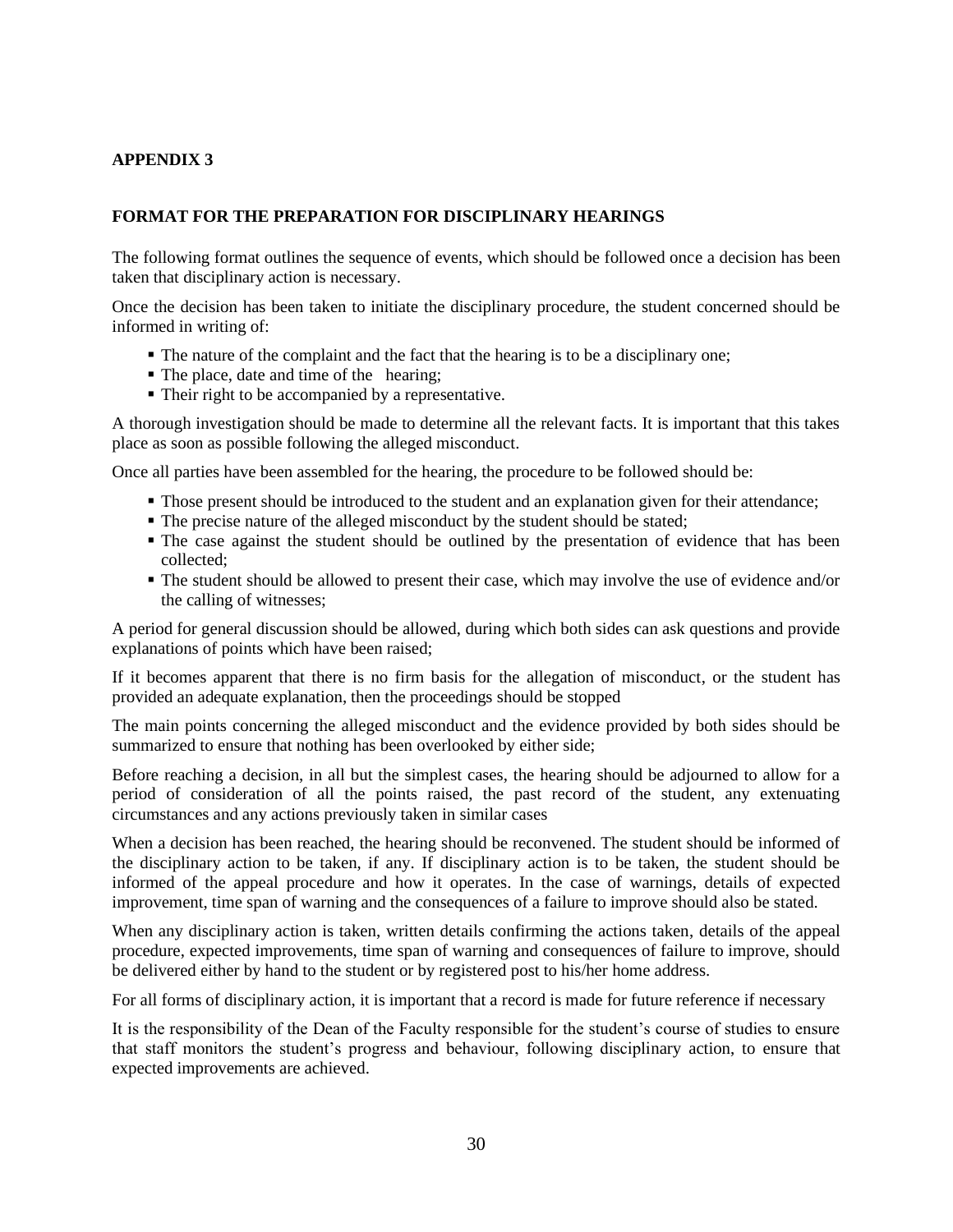# <span id="page-36-1"></span><span id="page-36-0"></span>**NGOMA ADVENTIST COLLEGE OF HEALTH SCIENCES**

# **RULES AND REGULATIONS IN BOARDING**

- 1. The dormitories are managed by the deans of dormitories: the men's dean and the women's dean.
- 2. They two deans assisted by two students who are appointed the school and are in charge of the daily life of the dormitories in the absence of the deans.
- 3. The students staying in dormitories are under the control and direct supervision of the deans and their assistants.
- 4. Every student has to fill in a boarding registration form before being accepted in the dormitory. The student clearly indicates the entry date, exit date, room number, and any other necessary information.
- 5. A room is assigned to the student only by the dean. Furthermore, the dean has the right to change the room of the student at any time if deemed necessary. It means that no mutual exchange of rooms between students is allowed.
- 6. Every dormitory student must have a current Identity Card approved by the school, with a color different to the non-resident students' card. All students are expected to show their current ID cards, whenever asked by the School officials and security personnel.
- 7. Residents must show respect and due courtesy in dealing with their fellow students, room-mates and the dormitory staff. Any dispute or alteration taking place between students should immediately be reported to the deans. Any form of physical assault is severely punished and dealt with a firm hand. Students should refrain from using obscene and profane language.
- 8. Week day schedule

| Time             | Activity         |
|------------------|------------------|
| 5:00 AM          | Wake up          |
| 5:00-6:00 AM     | Bathing time     |
| 6:00-6:30 AM     | Morning devotion |
| 6:30-7:00 AM     | <b>Breakfast</b> |
| 7:00-1:00 PM     | Classes          |
| 1:00-2:00 PM     | Lunch            |
| $2:00 - 6:00$ PM | Class            |

A. Sunday to Thursday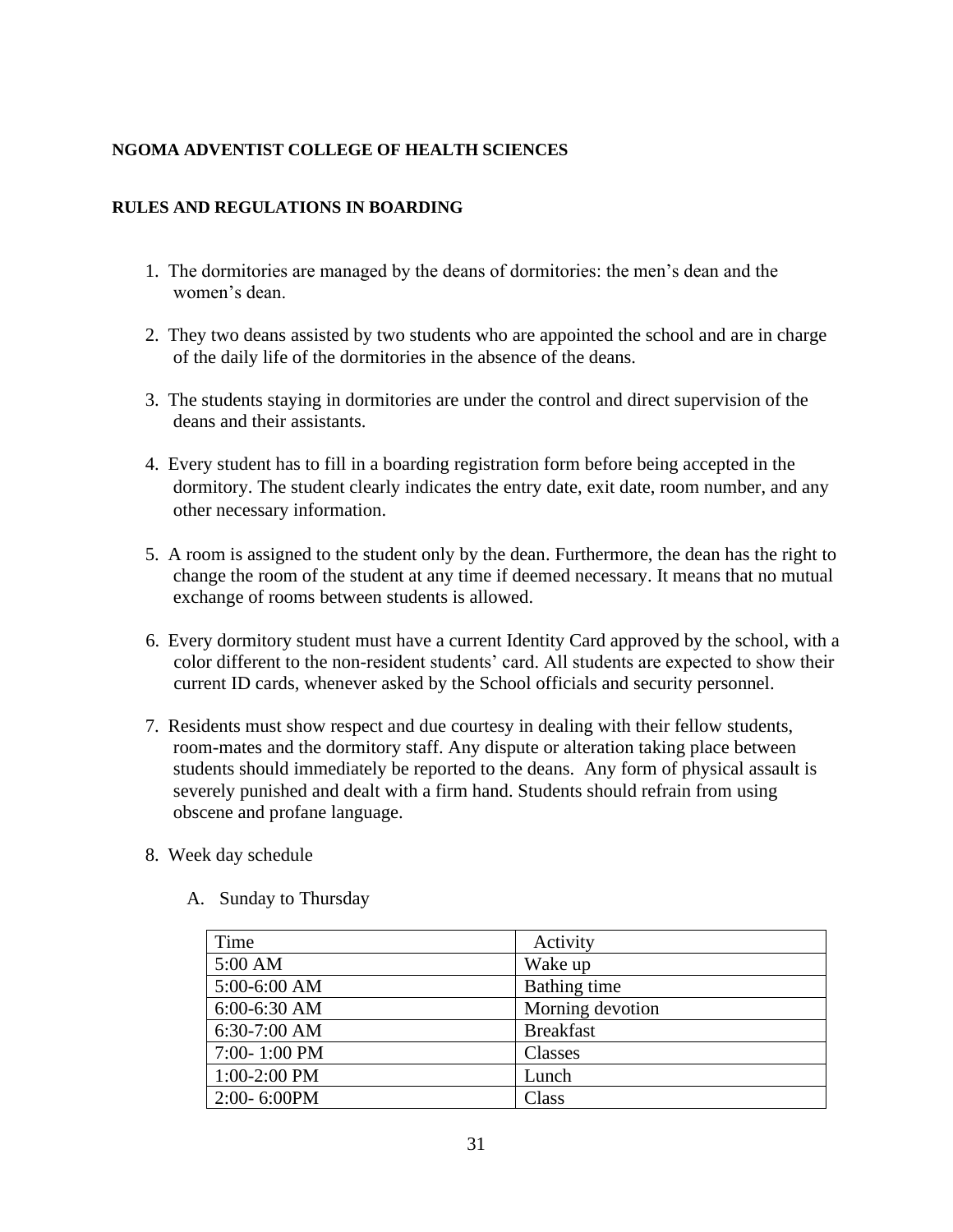| <b>PM</b><br>:00<br>$6:00-$ | -<br>Supper |
|-----------------------------|-------------|
|-----------------------------|-------------|

B. Friday Schedule

| Time             | Activity                    |
|------------------|-----------------------------|
| 5:00 AM          | Wake up                     |
| 5:00-6:00 AM     | Bathing time                |
| $6:00-6:30$ AM   | Morning devotion            |
| $6:30-7:00$ AM   | <b>Breakfast</b>            |
| $7:00 - 1:00$ PM | Classes                     |
| $1:00-2:00$ PM   | Lunch                       |
| $2:00 - 5:45$ PM | <b>Break</b>                |
| 5:45-7:00 PM     | <b>Friday Night Vespers</b> |

C. Saturday Schedule

| Time              | Activity                |
|-------------------|-------------------------|
| 5:00 AM           | Wake up                 |
| $5:00-6:00$ AM    | Bathing time            |
| $6:00-7:00$ AM    | <b>Breakfast</b>        |
| $7:00 - 12:00$ AM | <b>Sabbath Services</b> |
| 12:00-2:00 PM     | Lunch                   |

- 9. All students are expected to attend week-end religious meetings as well as morning and evening assemblies as arranged by the dormitory administration.
- 10. All students must have a written authorization signed by the dean of students before going outside the campus: they have to fill a form if they have to stay long outside (more than 3 hours). Less than 3 hours outside, they have to write in the book at the gate at what time they leave and at what time they come back.
- 11. All students are expected to return to the boarding dormitories not later than 9:00 PM.
- 12. Students are to sign in and out with their deans before entering the dormitory /leaving for vacations and mid-terms.
- 13. The observance of visit time is strictly obligatory. All students are to observe the required days and time allocated for visiting.
	- a) Visiting is from Friday to Sunday and on public holidays before 6:00 PM.
	- b) Visitors are not allowed to spend the night in the dormitories.
- 14. Except electric irons, no other heating equipment is permitted in the dormitory (e.g**.** fridge, cooker, heater, microwave, hair dryer**)**. No cooking in the rooms is strictly prohibited. A breach of this rule will mean a confiscation of the gadget.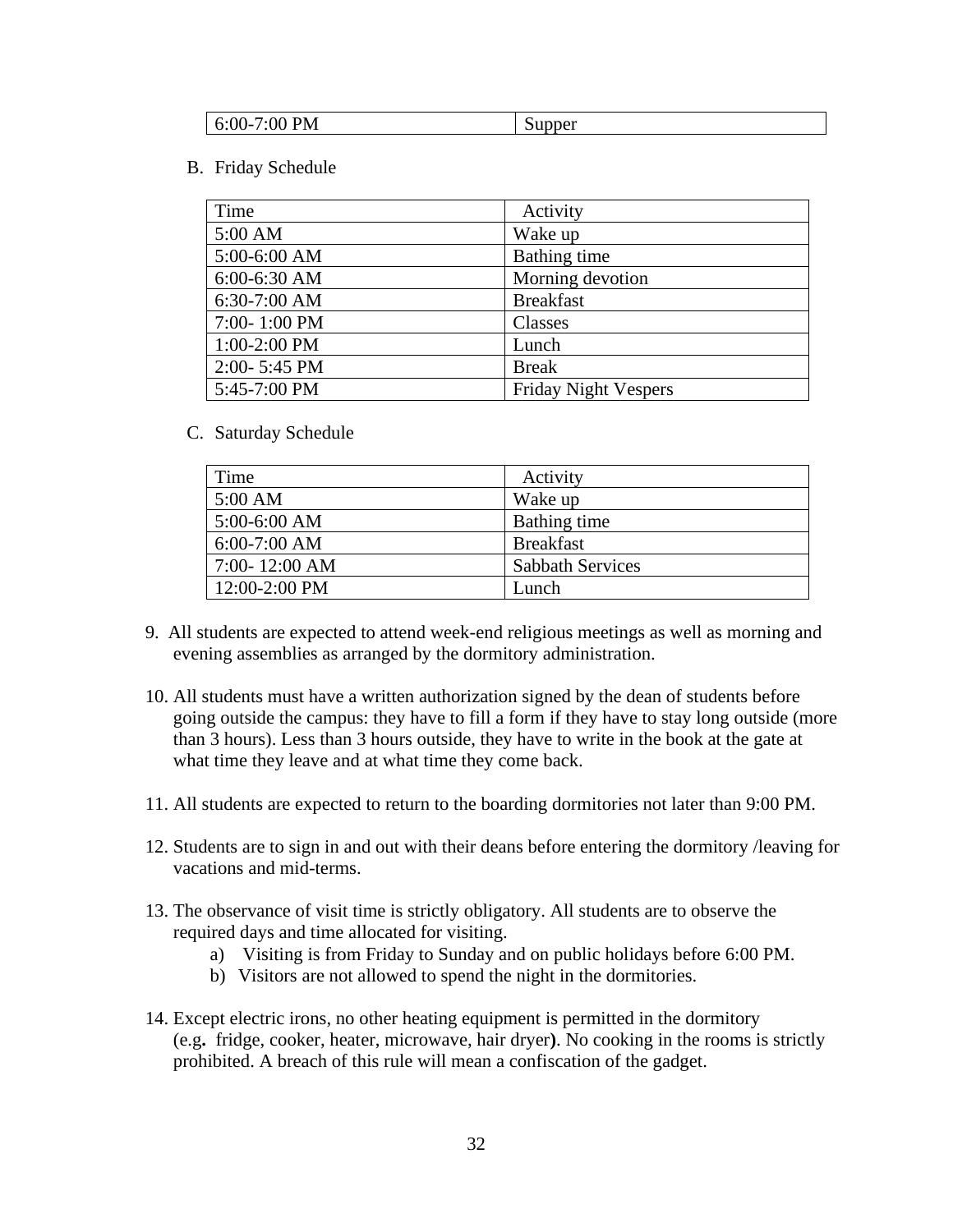- 15. No males are allowed in female apartments/dormitories and vice versa. Physical intimacy and familiarities are prohibited. This refers to improper intimate relations with a person of the opposite sex, or with the same sex, and includes the following acts:
	- a) Kissing, petting or necking
	- b) Sitting or lying on each other's lap
	- c) Staying late in the night alone with an intimate friend
	- d) Frequent walks in isolated, dark or restricted places
	- g) Other acts of indiscretion
	- 16. Sleeping together in one bed is not permitted and each room must have more than 2 people.
	- 17. Playing loud music and obscene music is not allowed in any gathering and in any part of the campus, particularly in dormitories. Residents must observe silence and refrain from disturbing others in the dormitory.
	- 18. Playing secular music and doing laundry or prep are strictly prohibited during Sabbath hours from Friday sunset to Saturday sunset.
	- 19. Improper attire or grooming is not allowed. This refers to:

a) Wearing clothes that violate the Biblical principles of modesty, decency, and simplicity during any public meeting, whether religious, formal or otherwise.

b) Wearing jewelry like earrings, rings, necklaces, bracelets, anklets, etc.

c) Using excessive make-up, lipsticks, nail polish and the like.

d) Having too long hair for males, shaving the head bald, or dyeing or coloring the hair by both male and female students. Tattoos, body paintings or piercing are strictly forbidden.

e) Mini or high-slit skirts for females, excessively short pants, sleeveless apparel, and very tight shirts or jeans that show fixedly the contour of the body.

- 20. Alcohol: drinking alcoholic beverages is not allowed.
- 21. Narcotics: It is strictly forbidden to bring, deal or take any narcotics at the boarding School. This applies both to the boarding students and the day students, including weekends and holidays. Using or trafficking in drugs or any other kind of intoxicating substance will lead to expulsion from the dormitory/school with immediate effect.
- 22. No smoking is allowed. A boarding school is a non-smoking area. It is not allowed to smoke on the boarding school premises, either indoors or outdoors.
- 23. Secular card playing, gambling, betting, pornography (books, videos, etc.), homosexual relationship or any other such harmful activities are strictly prohibited.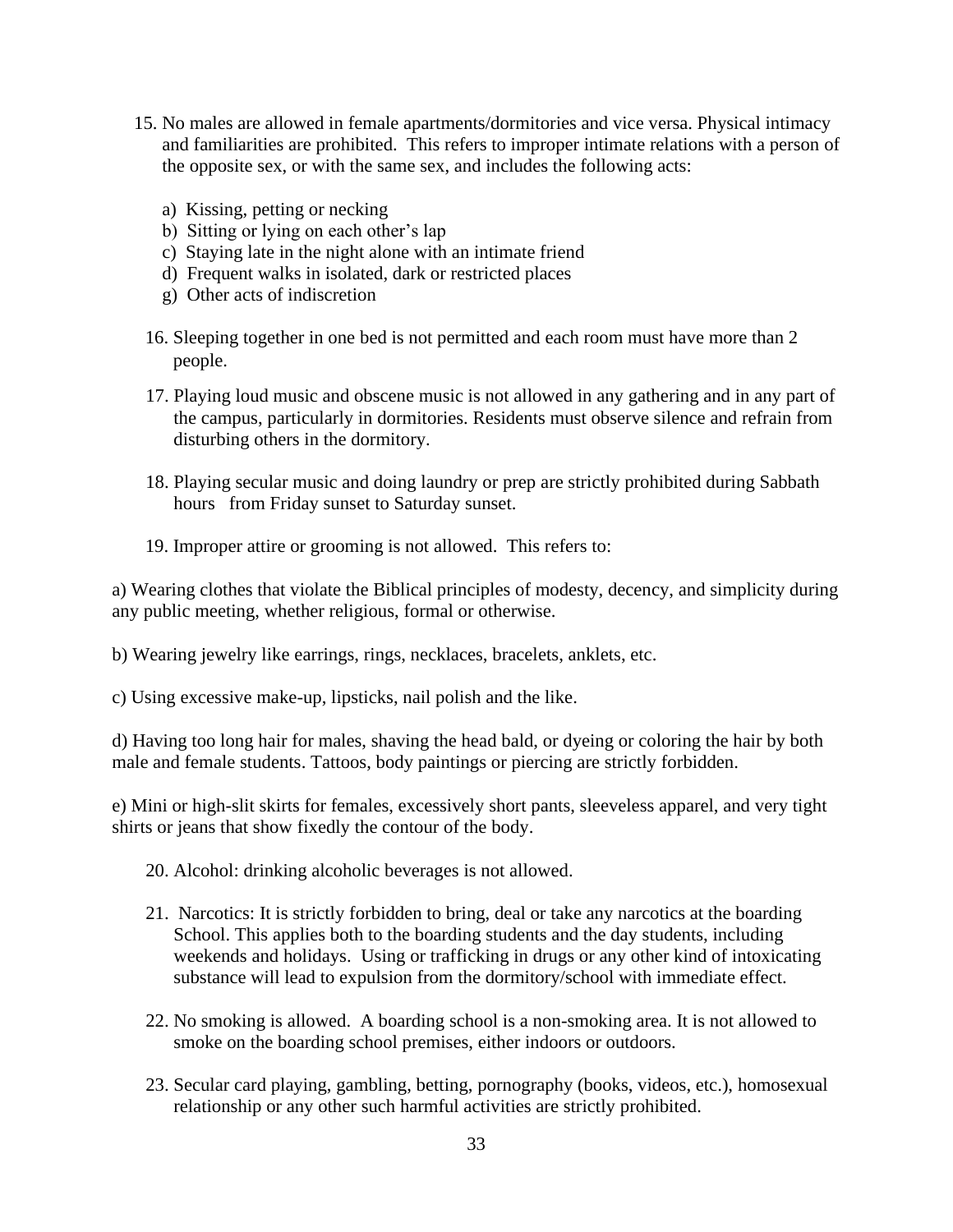24. All students and staff must make themselves familiar with the rules of measures to be taken in case of fire extinction. These rules must be posted on the boarding school notice board.

25. Drinks and meals in the cafeteria and dormitories: Students are not allowed to bring their own drinks and meals (breakfast, lunch and supper) in the cafeteria and dormitories.

- 25. Duties at the school: All students at the boarding school have certain duties every month, such as kitchen duty, cleaning duty and others. Students are obliged to participate in these duties at least 2 hours per week.
- 26. Staying at the Boarding School during holidays: Staying at the Boarding School during the school holidays is not included in the annual fee. If somebody wants to stay, he has to inform the Administration one week before for commodities.
- 27. Boarders who have completed their studies or those who are planning to leave the School for vacation are required to vacate the dormitory within 7 days from the day of expiry of the dormitory registration.
- 28. Boarders leaving the hostel must also take away their personal belongings from their respective rooms and lockers. If it is not done, the deans have the right to remove all their belongings. Though these belongings will be kept in a safe custody, the deans will not be held responsible for any damage or loss incurred.
- 29. Parties and gatherings in the student blocks: parties with a lot of guests from outside the Boarding School (e.g. class parties) are only allowed by the administration of the School.
- *30.* Loss of Boarding School keys: If a boarding school key is lost, the student must pay 7000 RWF for buying a new one*.*
- 31. Unlawful clubs/organizations/movements are not allowed: This includes organizing, joining or supporting organizations which are not listed among those authorized to exist on the campus for having aims, objectives, and activities that are contrary to established University philosophy, beliefs, and objectives as well as to the laws of the Country.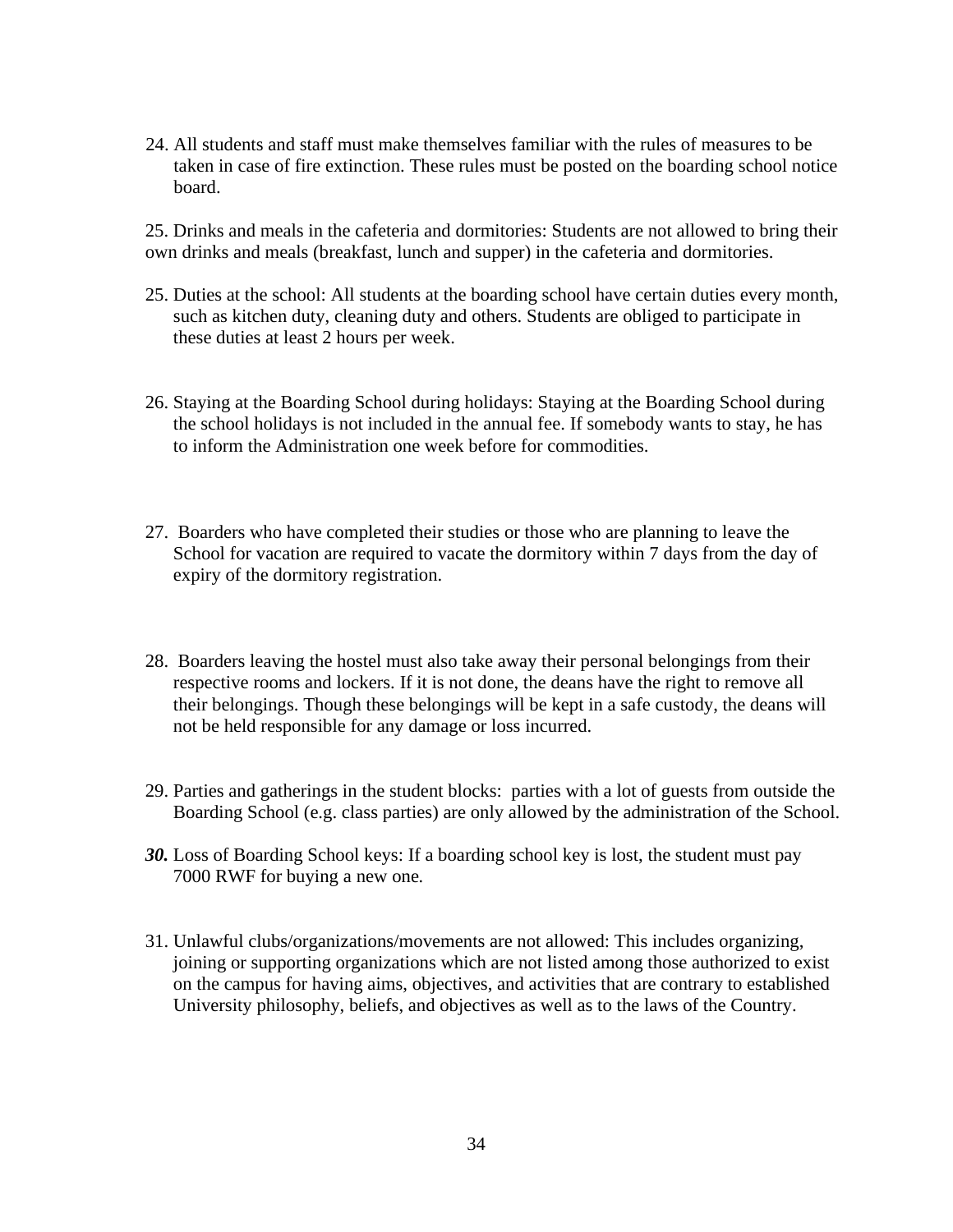- 32. Disseminating atheistic ideas is not allowed: this refers to the publication or dissemination of ideas denying or doubting the existence of God, and includes possessing of materials or recordings on the same.
- 33. Stealing: taking money or property belonging to another person or to the School without the owner's knowledge and consent is strictly prohibited.
- 34. Deadly weapon: this refers to possessing, carrying or using of a deadly weapon/s or any deadly bladed or sharp object or instrument without a clear purpose for. The possession of such instruments is banned.
- 35. Cleanliness of the room and tidiness of the bed are the personal duties of all the roommates. Room checking will be conducted at random. Consistent negligence to keep the room clean will lead to disciplinary action by the administration. Obscene, indecent and sexually suggestive posters or photographs have no place in the dormitories, or anywhere else in the School.
- 36. Cleanliness of the surroundings including common areas like bathrooms, toilets, corridors, dormitory lawns is the responsibility of each and every dormitory resident.
- 37. Unannounced inspection of dormitories' rooms, including the boarders' boxes, trunks, suitcases, bags, cupboards and so on, not excluding the pockets of the clothes they are wearing can be done if necessary, by the deans of the dormitories. Such inspection, however, will be conducted strictly only on those whom the deans have a suspicion of offensive activities.
- 38. Residents have to be careful with valuable things such as computers, laptops, music players, and keep them in spaces secured with a locker. The Administration is not in charge if something is lost.
- 39. Every case of sickness must be promptly reported to the deans. It is recommended for every student to have health insurance because the student himself/herself is in charge of the treatment cost.
- 40. It is mandatory for students who are married and residing in the dormitories to inform the deans of their marital status.
- 41. To have access to the cafeteria, every boarding student must present a meal card. For the following month, the meal card must be paid before the end of the current month.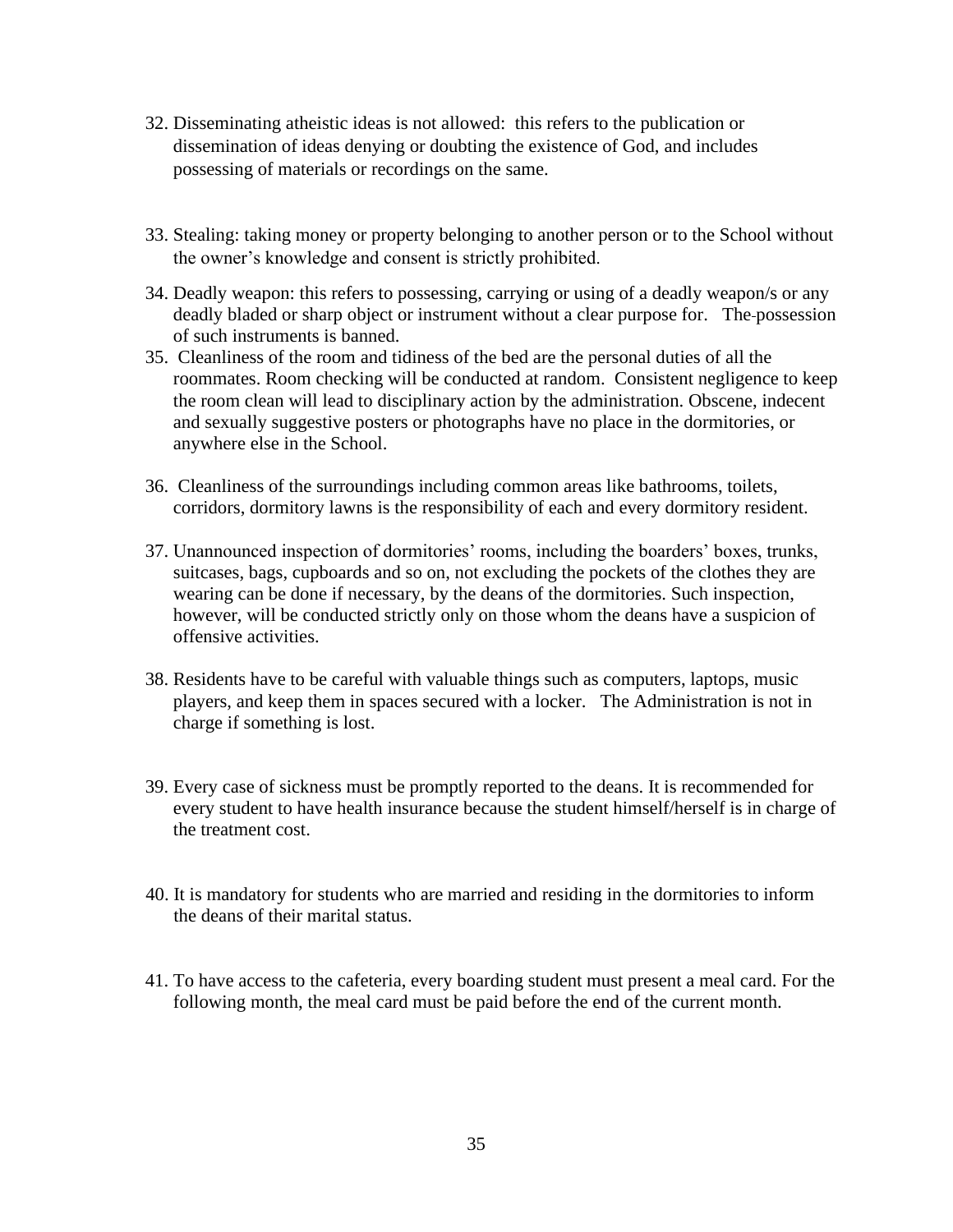- 42. Except for certain special programs permitted by the deans, the TV room will be closed at 11PM every night and also from Friday sunset to Saturday sunset.
- 43. Students are not allowed to keep television sets in their rooms. Any television set found in any room will be confiscated.
- 44. All dormitories' residents are expected to assist deans in protecting any dormitory and school property against the intrusion of strangers and unauthorized visitors. One way of doing this is promptly reporting such intruders to the deans and/or the security department. The resident must ensure that dormitories facilities are not misused by any other residents or by non-residents.
- 45. Students who are requested to withdraw from the school are required to do so immediately, for whatever reasons.
- 46. All faculty and staff of the school have the right to question students if they are found outside or inside the campus during irregular hours.
- 47. Every student apply for admission to the school and the boarding will have to sign the following declaration in the office of the Dean of Students and strictly abide by it:

"I hereby agree, if admitted, that I will abide by the rules and regulations laid down by the School authorities for the good governance of the school. As long as I am a student of the school, I will do nothing either inside or outside the school that will break the rules made by the school authorities and I will represent the Institution in the best of my conduct."